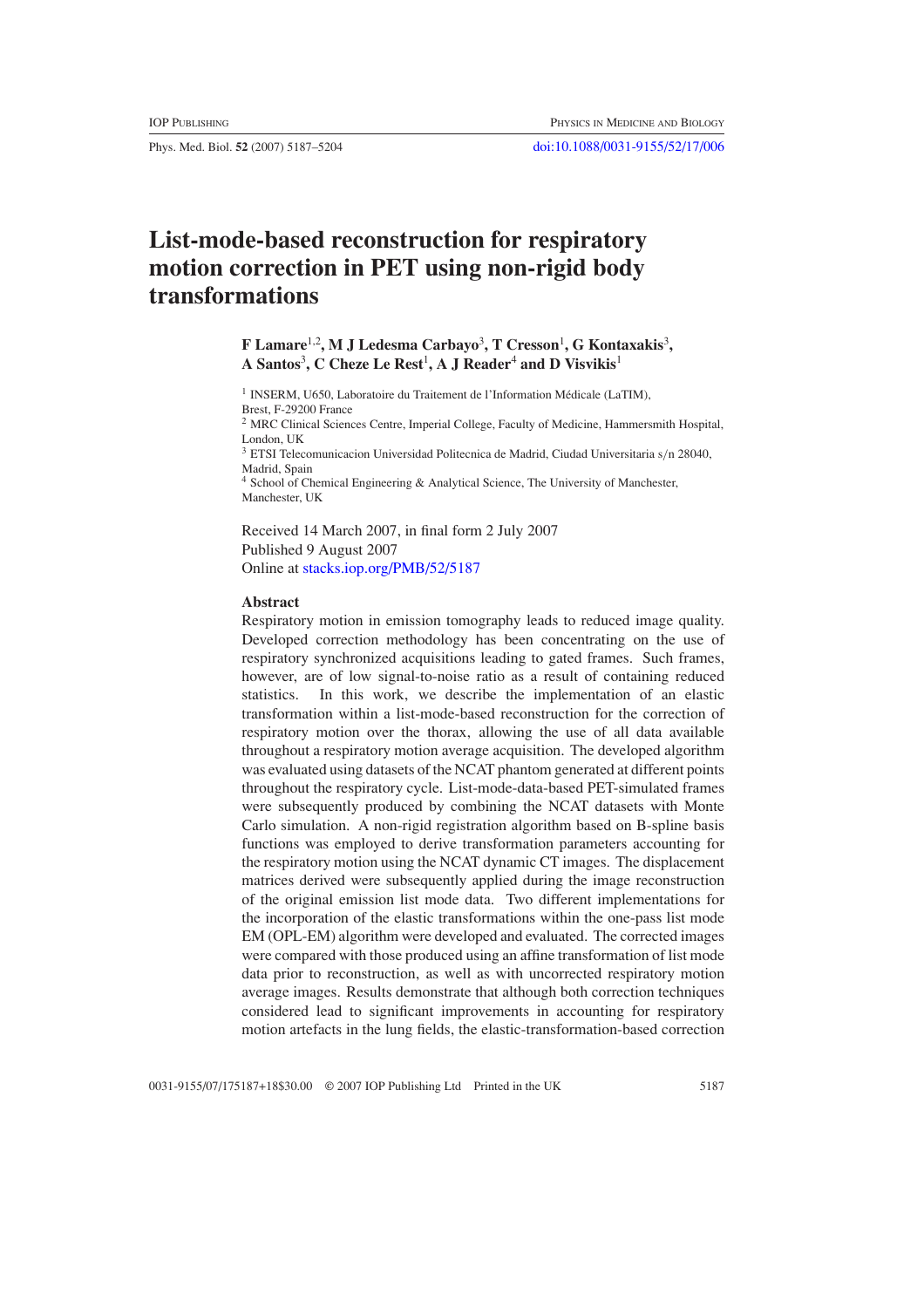leads to a more uniform improvement across the lungs for different lesion sizes and locations.

## **1. Introduction**

One of the parameters affecting quantitation in emission tomography (ET) imaging of the thoracic and abdominal regions is respiratory motion. Respiratory motion has been shown to reduce the accuracy of determining functional lesion volumes and associated recovered activity concentrations (Nehmeh *et al* [2002](#page-16-0), Boucher *et al* [2004\)](#page-16-0) influencing positron emission tomography (PET) applications such as radiotherapy treatment planning and response to therapy monitoring, respectively. Furthermore, the introduction of scanning devices combining anatomical and functional imaging has revealed various artefacts in the functional images caused by the use of the anatomical datasets for attenuation correction in combination with associated differences in the respiratory motion conditions during the acquisition of the CT and ET datasets (Goerres *et al* [2002](#page-16-0), Visvikis *et al* [2004,](#page-17-0) Erdi *et al* [2004\)](#page-16-0).

In order to account for respiratory motion effects the gated acquisition of both CT and PET datasets has been suggested as a potential solution. Pan *et al* have demonstrated that the acquisition of a 4D CT can be equally used to derive a truly respiratory average CT that can be subsequently used to correct a PET respiratory average dataset for attenuation effects in the thoracic region (Pan *et al* [2005\)](#page-17-0). On the other hand, using the 4D CT frames to correct a respiratory average PET dataset has been shown to lead to an activity concentration variation of over 30% depending on the phase of the CT frame used for the attenuation correction of the PET images (Erdi *et al* [2004](#page-16-0)). Similarly, an increase of 36% in the standardized uptake values (SUV) was observed by Nehmeh *et al* when using phase-matched 4D CT frames for the attenuation correction of the corresponding 4D PET frames relative to the use of a static CT scan (Nehmeh *et al* [2004](#page-16-0)). However, the result of such multi-frame acquisitions leads to gated PET images suffering from poor signal-to-noise ratio since each of the frames contains only part of the counts available throughout the acquisition of a respiration average PET study (Visvikis *et al* [2005](#page-17-0)). Therefore, the need exists for the development of methodology that corrects for respiratory motion effects between individual gated frames in order to allow the use of the data available throughout a respiratory cycle.

Different authors have attempted to correct the effects of respiratory motion in cardiac ET imaging through the use of either a rigid body transformation of list mode PET datasets (Livieratos *et al* [2005\)](#page-16-0) or through tracking the centre of mass in single photon emission tomography (SPECT) projections (Bruyant *et al* [2003](#page-16-0)). Although such relatively simple respiratory motion models could be sufficient focusing on single organs such as the heart, it may be inadequate in oncology cases where the thoracic and diaphragmatic areas are of interest. In an attempt to make use of all data available throughout a respiratory gated acquisition for such applications, numerous authors have previously suggested the use of 4D CT datasets to derive transformation maps that could be subsequently used to shift the detected lines of response in the corresponding PET gated frames (Lamare *et al* [2005](#page-16-0), [2007,](#page-16-0) Qiao *et al* [2006](#page-17-0), Li *et al* [2006](#page-16-0)). This work, based on the use of an affine transformation of list-mode data prior to reconstruction, has demonstrated that although this approach leads to significant improvements in lesion contrast and position in the lung fields, it is impossible to use such a model to account at the same time for respiratory motion effects in both the lung fields and organs under the diaphragm. On the other hand, several authors have in the past explored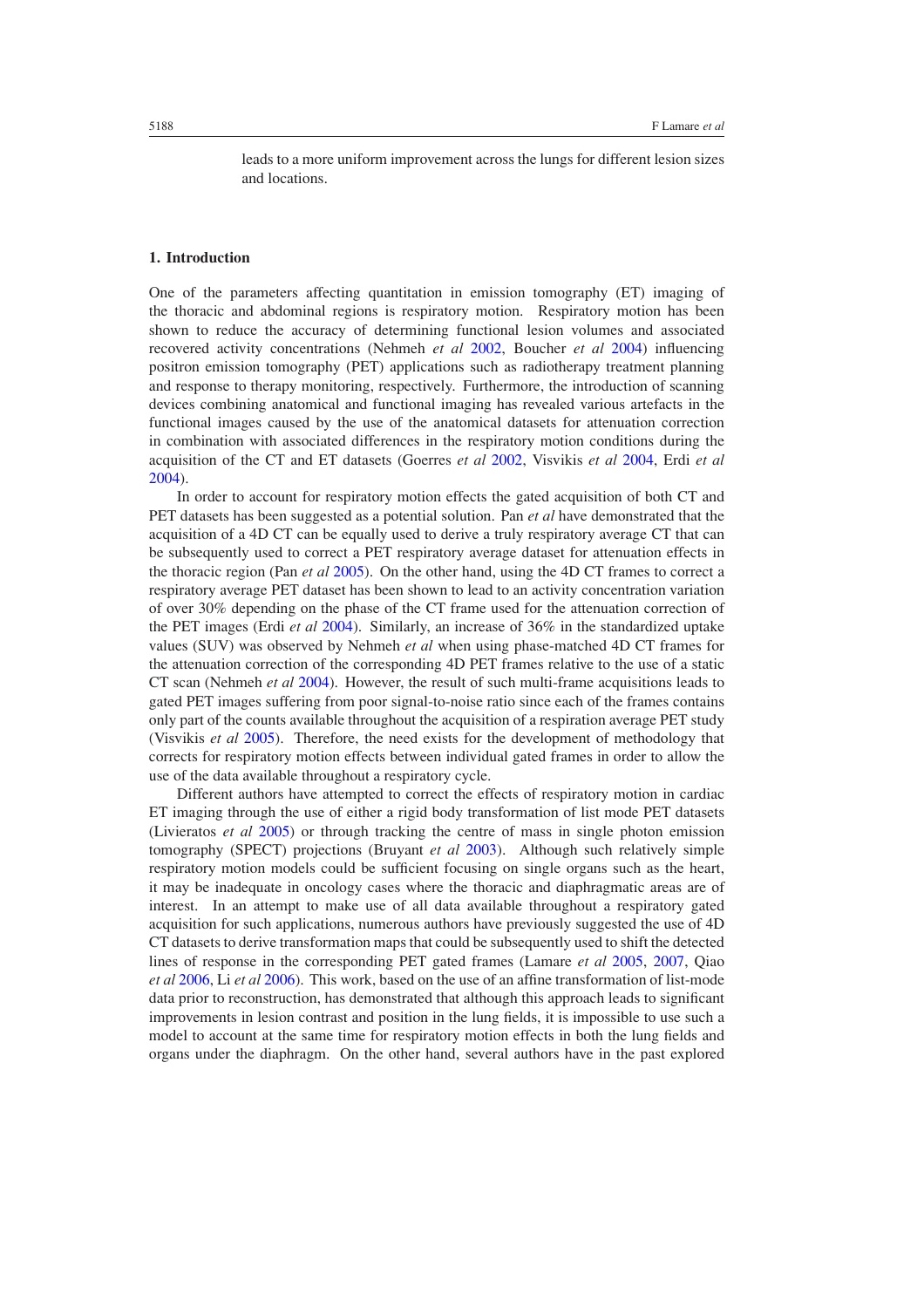<span id="page-2-0"></span>the use of elastic deformation algorithms to realign individual gated frames suggesting that the resulting deformed gated images could be subsequently summed together making use of all the available data (Klein and Huesman [1997,](#page-16-0) Dawood *et al* [2006,](#page-16-0) Visvikis *et al* [2006\)](#page-17-0). However, the summing together of individual gated frames following their reconstruction will obviously lead to inferior quality images than the incorporation of such deformations into the reconstruction process, particularly in the case of using iterative reconstruction algorithms which have become a standard in current clinical practice (Visvikis *et al* [2001](#page-17-0), Schoder *et al* [2004,](#page-17-0) Asma *et al* [2006](#page-16-0)).

The use of list mode data acquisitions for gated PET may facilitate the *a posteriori* binning of the acquired data. This in turn allows fine temporal sampling and the potential of implementing different binning methodologies reducing the effect of generally observed irregular respiratory motion patterns (Bruyant *et al* [2006](#page-16-0)). Although the application of a rigid or affine transformation in the raw data domain is feasible considering individual lines of response (Livieratos *et al* [2005](#page-16-0), Lamare *et al* [2007](#page-16-0)), a similar approach for elastic transformation poses obvious challenges. In the past, different approaches for the incorporation of transformations in the system matrix during the reconstruction process have been described (Qi and Huesman [2002,](#page-17-0) Jacobson and Fessler [2003](#page-16-0), Rahmim *et al* [2004](#page-17-0), Lamare *et al* [2005,](#page-16-0) Qiao *et al* [2006](#page-17-0), Li *et al* [2006\)](#page-16-0). While the work of Qi and Huesman as well as Rahmim *et al* considered only rigid body transformations, Jacobson and Fessler described the theoretical framework of incorporating non-rigid transformations in the reconstruction algorithm without evaluating the proposed methodology. In addition, Qiao *et al* and Li *et al* evaluated their proposed algorithm on a phantom study simulating only rigid body motion, therefore not allowing the evaluation of elastic transformations in the performance of their algorithm implementation. Finally, the patient study included in Li *et al* was at the level of the pancreas with limited respiratory motion extend of approximately 1 cm and of limited non-rigid nature. The objectives of this study are multiple. Firstly, two different implementations of a list-mode-based reconstruction algorithm incorporating elastic deformations in the system matrix are described and compared using an anthropomorphic phantom, which includes the non-rigid effects of physiological motion at the level of the lung and the diaphragm. Lesions at different locations throughout the lung and liver were included to assess the impact of this correction approach for oncology applications. Secondly, the performance for respiratory motion correction of incorporating elastic transformations in the reconstruction process is compared to the use of an affine transformation applied prior to the reconstruction process (Lamare *et al* [2007](#page-16-0)). Finally, we establish the qualitative and quantitative image improvements associated with applying the deformation during the reconstruction process of the raw data rather than applying them in individual gated frames which are subsequently summed.

## **2. Materials and methods**

#### *2.1. Simulation study*

A digital NURBS-based 4D cardiac-torso phantom (NCAT) was used in the simulation of PET respiratory gated acquisitions (Segars *et al* [2001](#page-17-0)). A number of different size lesions (7, 11, 15 and 21 mm) were included at different locations throughout the lungs. Normal FDG activity levels were placed in the lung and liver fields, while a tumour to background ratio of 8 to 1 was used. Eight NCAT emission images were produced, corresponding to 0.625 s considering a normal respiratory cycle of 5 s. The first frame represented full exhalation, while the maximum magnitude of respiratory motion (full inspiration) is occurring between the 4th and 5th frames. The model of a clinical PET system (Lamare *et al* [2006\)](#page-16-0) developed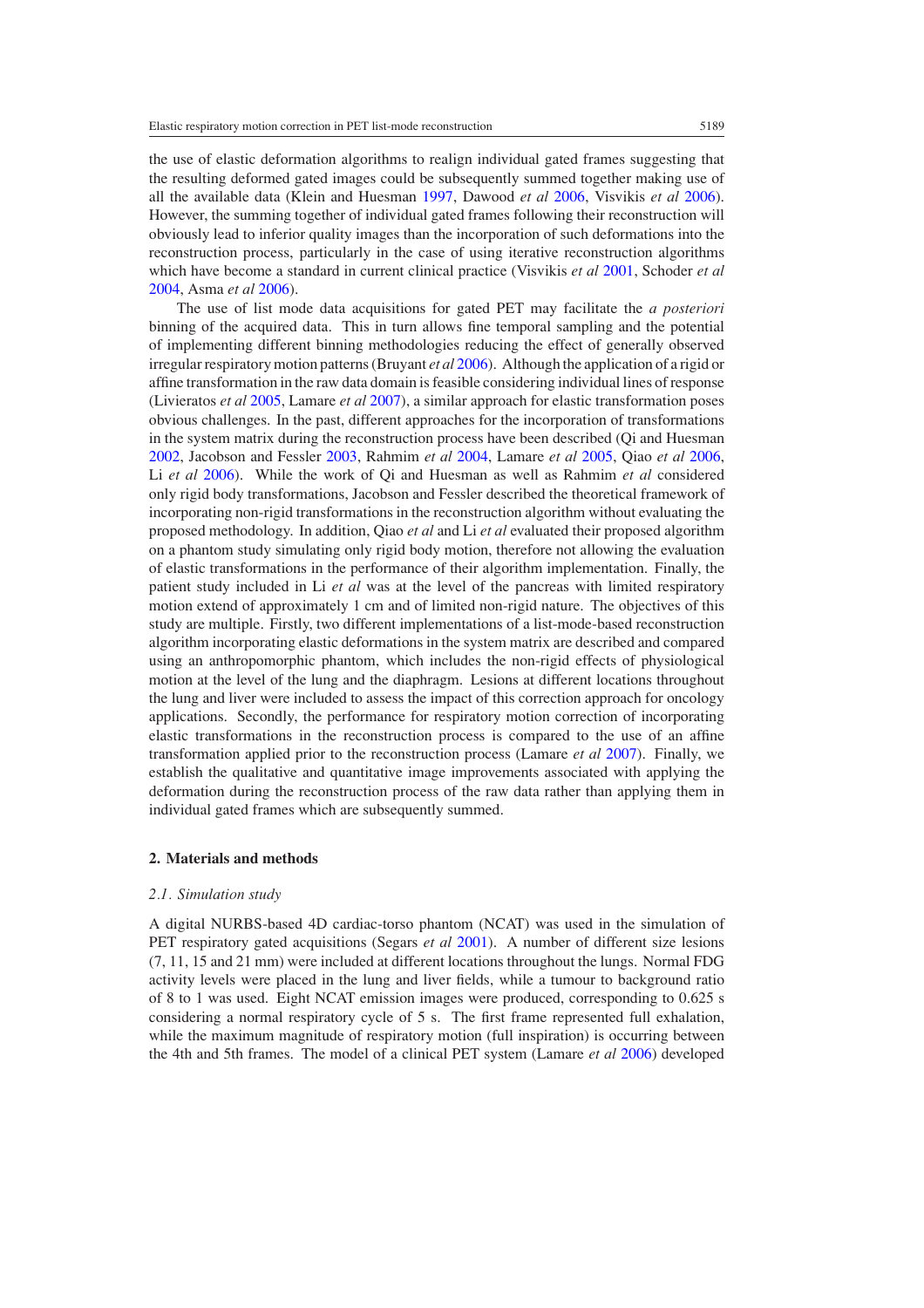<span id="page-3-0"></span>with GATE (Geant4 Application for Tomographic Emission) was combined with the generated NCAT phantom frames in order to obtain dynamic emission images throughout the respiratory cycle. The attenuation images of the NCAT phantom were also integrated in order to simulate the effects of attenuation. Finally, the data simulated for each individual frame was saved in a list mode format.

## *2.2. Transformation fields*

In the clinical case, 3D spatial transformations to be used for the correction of respiratory motion may be obtained through the use of dynamic (respiratory gated) PET*/*CT datasets, as a number of different authors have already demonstrated (Nehmeh *et al* [2004](#page-16-0), Klein and Huesman [1997](#page-16-0), Dawood *et al* [2006](#page-16-0), Visvikis *et al* [2006](#page-17-0)). In the simulation study presented here, the generated NCAT attenuation*/*CT images without any blurring effects (resolution, image statistics effects, etc) were used in combination with an elastic or affine registration algorithm to define the transformation fields to be used during the reconstruction of the simulated list mode emission datasets. Deformation matrices were derived between all individual frames (frames 2–8) and that corresponding to full exhalation (i.e. frame 1, see section [2.1\)](#page-2-0), referred to from here onwards as the reference frame. In the case of the affine registration a normalized mutual information algorithm was employed (Studholme *et al* [1999](#page-17-0), Lamare *et al* [2007\)](#page-16-0). On the other hand, respiratory motion compensation fields were also obtained performing independent non-rigid registration processes (Ledesma-Carbayo *et al* [2006\)](#page-16-0) of the NCAT CT frames. The transformation  $\mathbf{g}_t(\mathbf{x})$  between frames 2–8  $f(\mathbf{x}, t)$  and the reference  $f(\mathbf{x}, 0)$  frame was defined as a linear combination of B-spline basis functions, located in a rectangular grid (Kybic and Unser [2003](#page-16-0), Ledesma-Carbayo *et al* [2006](#page-16-0), Sorzano *et al* [2005\)](#page-17-0):

$$
D_t \equiv \mathbf{g}_t(\mathbf{x}) = \mathbf{x} + \sum_{\mathbf{j} \in \mathbb{Z}^N} \mathbf{c}_{\mathbf{j}} \beta_r (\mathbf{x}/h - \mathbf{j})
$$
 (1)

where  $\beta_r(\mathbf{x})$  is a tensor product of centred B-splines of degree r and **j** are the indices of the grid locations. The spacing between grid points *h* determines the number of parameters  $c_i$ to be optimized and the final rigidity of the solution. The registration is then formulated as an optimization procedure that minimizes the sum of squared differences metric to find the best transformation parameters **cj**. The optimization used a variation of the Marquart– Levenverg nonlinear least-squares optimization in combination with an efficient estimation of the Hessian matrix (Broyden–Fletcher–Goldfarb–Shanno (BFGS)) (Sorzano *et al* [2005\)](#page-17-0). Spline interpolation provides a continuous function of the discrete images, allowing an excellent framework for finding a subpixel solution and to compute analytically the derivatives needed in the optimization process. Speed and robustness are improved by the use of a multiresolution approach in both the image and the transformation space. The multiresolution methodology used creates a pyramid of subsampled images optimal in the L2-sense taking advantage of the spline representation (Unser *et al* [1993\)](#page-17-0). The problem is solved starting at the coarser level of the pyramid (the most subsampled image) and proceeding to the finest level. For each image level two levels of deformation are optimized also following a coarse to fine strategy.

In order to choose the optimal parameters for the particular application in this paper, we performed a set of initial tests. Three different transformation grid spacings were tested:  $h = 8, h = 16$  and  $h = 32$  pixels. As a result, cubic B-splines with a grid spacing set to  $8 \times 8 \times 8$  pixels (8 pixels ∼25 mm) provided the best results and were used to represent the deformation. Cubic B-splines were also used for image interpolation and for providing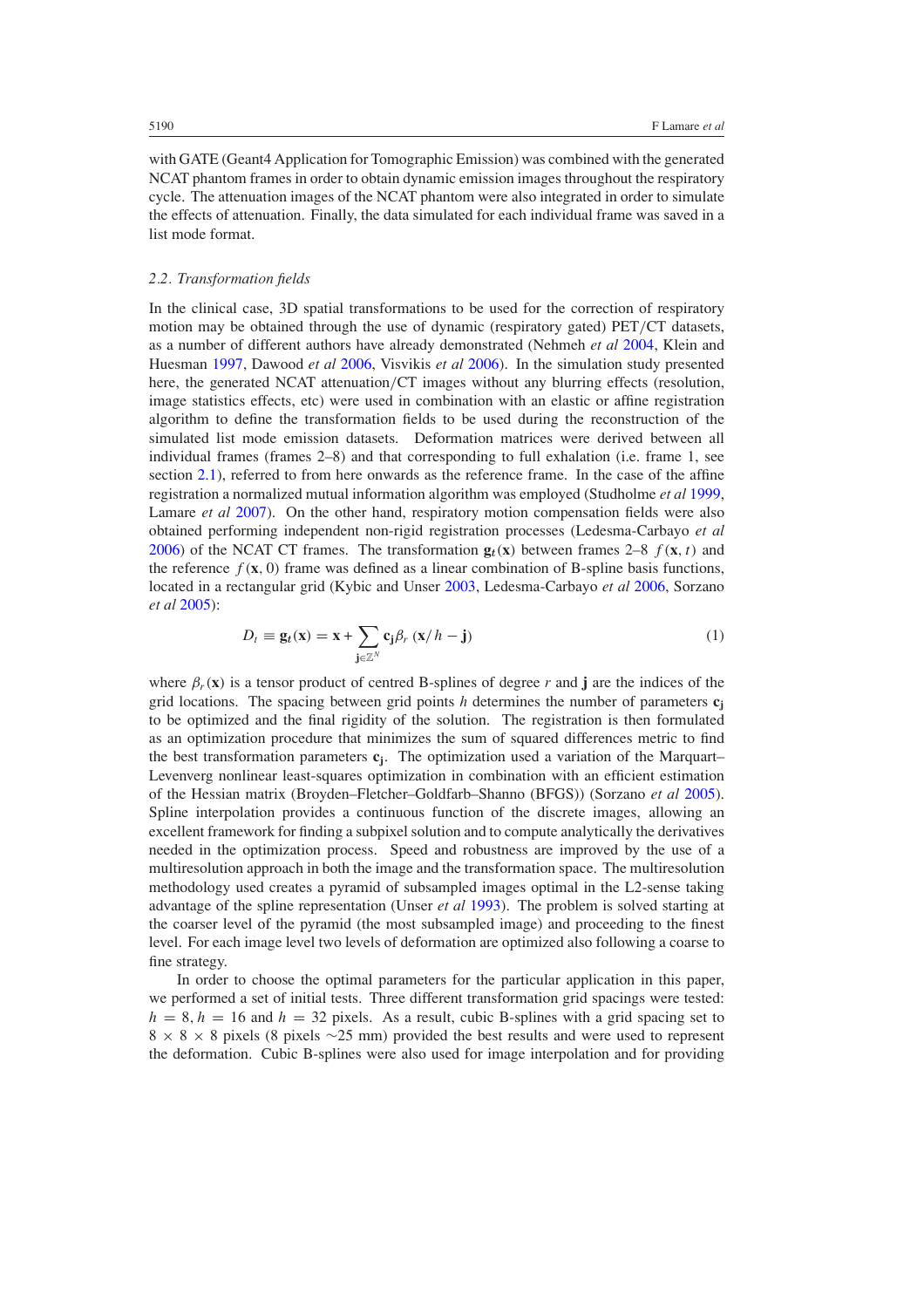<span id="page-4-0"></span>a continuous representation. The multi-scale processing scheme was set at four levels with successive levels having half size in each dimension.

#### *2.3. Image reconstruction on list-mode data*

The one-pass list mode EM (OPL-EM) algorithm (Reader *et al* [2002](#page-17-0)) was implemented for the reconstruction of the transformed LORs:

$$
n_j^{k+1} = \frac{n_j^k}{s_j} \sum_{i \in T^k} p_{ij} \frac{1}{q_i^k} \qquad \text{for} \quad k = 1, ..., K
$$
 (2)

where  $q_i^k = \sum_{j=1}^J p_{ij} n_j^k$  is the expected count in LOR *i*,  $p_{ij}$  is the purely geometric term and represents the geometric probability of detecting at LOR  $i$  an event generated in voxel  $j, n<sub>i</sub>$ is the intensity of voxel *j*, *J* is the total number of voxels,  $s_i$  is the voxel *j* of the sensitivity image including the normalization and attenuation corrections and  $K$  is the number of time subsets. *k* is both the iteration number and the subset used in that iteration.  $T<sup>k</sup>$  is the set of list mode events in the *k*th subset. The forward projection step was implemented using the accelerated version of the Siddon ray tracing (Siddon [1986,](#page-17-0) Han *et al* [1999,](#page-16-0) Zhao and Reader [2002\)](#page-17-0).

An overall sensitivity image *S* including the normalization and attenuation corrections for each of the individual simulated frames was produced through a forward projection and backprojection of the corresponding NCAT attenuation images. Each voxel*sj* of the sensitivity image *S* is computed as follows:

$$
s_j = \frac{1}{N_{\text{frames}}} \sum_{N_{\text{frames}}} \sum_{i \in I} p_{ij} N_i A_i, \quad \text{with} \quad A_i = \exp\left(-\sum_{j=1}^J p_{ij} \mu_j\right) \quad (3)
$$

where  $N_i$  is the normalization term of the LOR *i*,  $A_i$  is the attenuation correction factor of the LOR *i*, *I* is the total number of detectable LORs, *J* is the total number of voxels and  $\mu_i$  is the linear attenuation coefficient at the energy of 511 keV  $(\mu_j)$  is the intensity of the voxel *j* in the NCAT attenuation image) and  $N<sub>frames</sub>$  is the number of temporal gated frames.

#### *2.4. Implementation of elastic transformations in the system matrix*

The elastic motion correction can be integrated in a mathematical representation of the system matrix in the PET reconstruction process. If one notes *P* the system matrix usually describing the PET system, and whose elements  $p_{ij}$  represent the geometric probability of detecting at LOR  $i$  an event generated in voxel  $j$ , the data acquisition in PET can be represented by the equation

$$
m = Pf \tag{4}
$$

where *m* are the measured datasets and  $f$  is the radioactive distribution. If  $t_0$  corresponds to the reference frame time, the system matrix can be modified to take into account the deformation of the radioactive distribution from time  $t$  to time  $t_0$  giving

$$
m_t = P_t f \tag{5}
$$

where  $m_t$  are the measured datasets at time  $t$  and  $f$  remains the radioactive distribution had the object not moved (i.e corresponding to the reference frame time). The number of system matrices,  $P_t$ , corresponds to the number of available PET/CT synchronized frames.

This elastic-based respiratory motion correction can be integrated in any reconstruction process using a representation of the system matrix as described in equation (4), allowing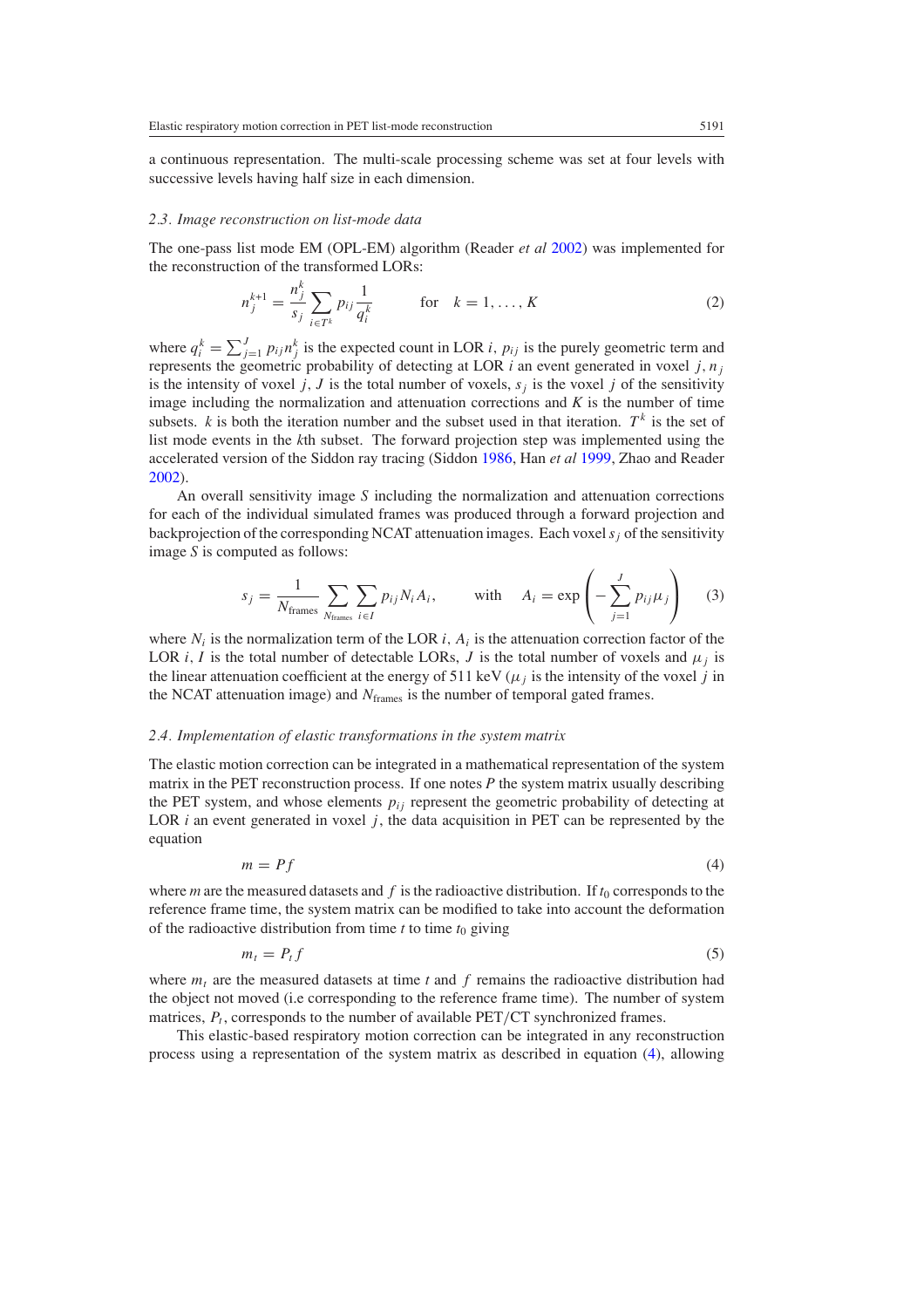<span id="page-5-0"></span>

**Figure 1.** Comparison of the *Frame 1* (a), *Non-Corrected* (b), *LORs-Affine* (c), *Elastic Method 1* (d) and *Elastic Method 2* (e) images. Visual differences can be clearly seen at the levels of the liver and the heart.



**Figure 2.** Graphical representation of the incorporation of the elastic motion compensation during reconstruction for (a) the elastic interpolation-based methodology (*Elastic Method 1*) and (b) the elastic direct methodology (*Elastic Method 2*).

the reconstruction of a motion-free image. In our case, the list-mode reconstruction algorithm OPL-EM, given by equation [\(2\)](#page-4-0), is modified as follows to incorporate the elastic transformations:

$$
f^{k+1} = \frac{f^k}{S} \sum_{N_{\text{frames}}} P_t^T \frac{1}{P_t f^k} \tag{6}
$$

where  $T$  is the transpose operator and  $N_{\text{frames}}$  is the number of temporal gated frames.

In this study, the transformation matrices are provided by the elastic registration described earlier (see section  $2.2$ ). The discrete motion deformation matrix  $D_t$  contains 3D vectors describing individual voxel motion parameters, such that a voxel  $j'$  at time  $t_0 = 0$  has been moved to the location  $j = D_t(j')$  at acquisition time *t* (due to object motion). If *J* is the total number of voxels, the matrix  $D_t$  is a  $J \times J$  matrix and represents the deformation of the radioactive distribution from time  $t_0$  to time  $t$ , on a voxel-by-voxel basis. As figure  $2(a)$ demonstrates the voxel *j'* at time  $t_0 = 0$  (reference image = NCAT frame 1) corresponds to an actual grid voxel, whereas the voxel  $j = D_t(j')$  can overlap several voxels of the grid:

$$
D_t: \left\{\begin{matrix} \text{reference} \\ \text{image}(t_0) \end{matrix}\right\} \to \left\{\begin{matrix} \text{image at} \\ \text{time } t \end{matrix}\right\} \qquad \text{voxel } j' \to \text{voxel } j = D_t(j').
$$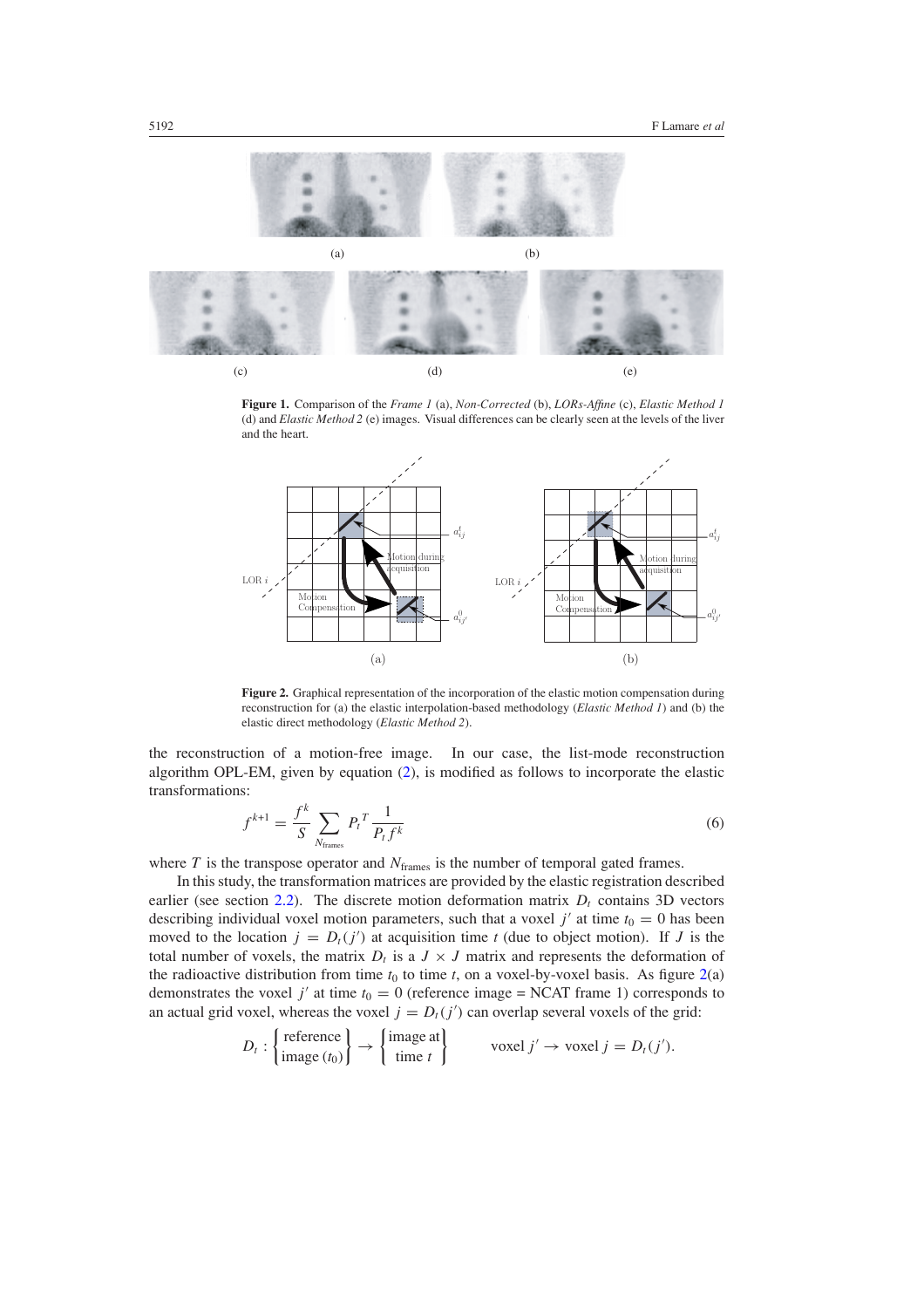<span id="page-6-0"></span>Assume *pij* is the geometric probability of detecting at LOR *i* an event generated in voxel *j* .  $p_{ij}$  corresponds to the overlap between a voxel *j* and an LOR *i*. The overlap between a voxel *j* and an LOR *i* at time *t* is equivalent to the overlap with the transformed voxel *j* had the object not moved (reference acquisition time  $= 0$ ) (see figure [2\)](#page-5-0):

$$
p_{ij}^t \delta_j \equiv p_{ij'}^0, \qquad \text{where} \quad j = D_t(j') \tag{7}
$$

where *i* is the index of the detected LOR, *j* is the index of the voxel at acquisition time *t* and  $j'$ those of the corresponding motion corrected voxel at time  $t_0 = 0$ . The function  $\delta_i$  is defined by

$$
\delta_j = \begin{cases} 1, & \text{if the voxel } j \text{ at time } t \text{ is inside the field of view} \\ 0, & \text{otherwise.} \end{cases}
$$

The coefficients  $p_{ij}^0$  correspond to the coefficients of the system matrix  $P_t$ . Since the position of the voxel  $j = D_t(j')$  can overlap several voxels of the grid, the accelerated version of the Siddon ray tracing in the implementation of the forward projection step cannot be implemented without an interpolation step. Therefore, in terms of calculating the reconstruction system matrix two different approaches have been evaluated in the current study. The first involves the use of a trilinear interpolation of the coefficient  $p_{ij}^t$  based on the overlapping volumes of the eight neighbouring voxels (Qiao *et al* [2006](#page-17-0)) (see figure [2\(](#page-5-0)a)), which subsequently permits the use of the Siddon algorithm for the calculation of the system matrix coefficients. The second approach involves a direct calculation of the coefficients  $p_{ij}^t$ with the exact location of voxel *j* at acquisition time *t* (see equation (7) and figure [2\(](#page-5-0)b)). As the exact location of voxel *j* at acquisition time *t* does not match a voxel of the grid, the Siddon algorithm cannot be used to calculate these coefficients (Lamare *et al* [2005\)](#page-16-0). On the one hand, the first approach allows an acceleration of the reconstruction process through the use of the Siddon algorithm while on the other hand it could potentially be introducing errors as a result of the interpolation process in combination with the use of an elastic transformation to derive the displacement matrices  $D_t$ . It is worth noting that neither of the two approaches takes explicitly into consideration the deformation of the voxel shape that can be encountered during the use of a non-rigid transformation. However, only the interpolation-based method (through the assumption that the volume of all voxels is the same in the calculation of the overlapping volumes) is affected by such voxel shape deformations.

For both methodologies, the sensitivity image *S* used to correct for attenuation and normalization has to equally take into account the movement of the voxel location. Therefore, the coefficients  $s_i$  of the sensitivity image *S* are now defined as

$$
S = \frac{1}{N_{\text{frames}}} \sum_{N_{\text{frames}}} P_t^T N A, \quad \text{with} \quad A = \exp(-P_t \mu) \tag{8}
$$

where  $\mu$  is the linear attenuation coefficient at the energy of 511 keV in the initial position  $(\mu_j)$  is the intensity of the voxel *j* in the NCAT attenuation image).  $N_{\text{frames}}$  is the number of temporal gated frames.

## *2.5. Image analysis*

Five different reconstructions were performed:

- The first frame of the respiratory cycle was reconstructed with the same statistics as for the entire respiratory cycle and represents the reference image (*Frame 1* image)
- The eight temporal frames were summed without any transformation and reconstructed (*Non-Corrected* image).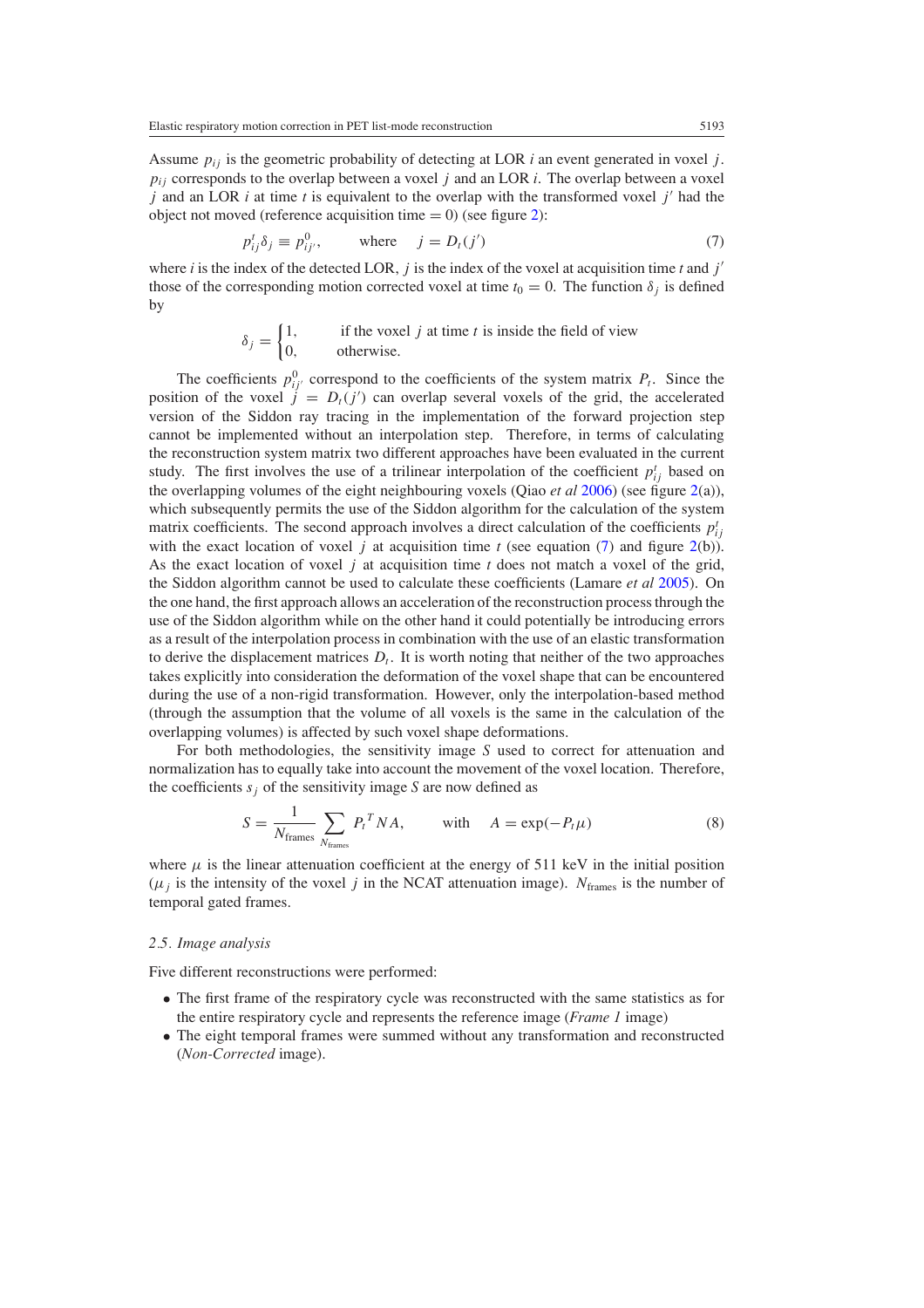- <span id="page-7-0"></span>• Each of the list-mode files corresponding to the last seven frames were corrected using the affine registration parameters. They were subsequently summed together and reconstructed using the standard OPL-EM algorithm (*LORs-Affine* image) (Lamare *et al* [2007\)](#page-16-0).
- The elastic transformation fields were included during the reconstruction of the corresponding list-mode datasets (*Elastic Method 1* and *Elastic Method 2* images, corresponding to the implementation of the methodology with and without interpolation, respectively, as described in section [2.4\)](#page-4-0).
- Each of the individual temporal gated frames were reconstructed. The reconstructed images corresponding to the last seven frames were corrected using the elastic parameters cited above and were subsequently summed together (*gated-Frames* image).

Two reconstructed image sizes were considered for the different lesion diameters. Images of  $128 \times 128 \times 60$  (voxel size of  $3.125 \times 3.125 \times 3.125$  mm<sup>3</sup>) and  $256 \times 256 \times 120$  (voxel size of  $1.5625 \times 1.5625 \times 1.5625$  mm<sup>3</sup>) were obtained for each of the reconstructed temporal NCAT frames with the lung lesions of 15, 21 mm and 7, 11 mm in diameter, respectively. For a list mode dataset of 10 million detected coincidences, an iteration of the OPL-EM algorithm was *<*4 min for an image of the above dimensions (Intel Xeon 3 GHz dual core). A total of seven iterations were found to be optimum for the reconstruction of the NCAT images. Using the interpolation- and the non-interpolation-based approaches in the implementation for the incorporation of the non-rigid transformations in the reconstruction system matrix increased the time of acquisition by less than 5% and over a factor of 10, respectively.

The motion corrected images using the affine model and the two different implementations of the elastic model were compared to the first temporal frame (*Frame 1* = reference image). The total number of coincidences were kept the same for all images in order to distinguish the effects purely associated with motion, rather than including those arising from differences in statistical quality between the single temporal frame (including only part of the data) and the corrected frames (including all of the available data). In order to better quantify motion compensation, we have also compared the motion corrected images with the respiratory average image (*Non-Corrected*).

The percent relative difference (PRD) of the radioactivity concentration (Lamare *et al* [2007\)](#page-16-0) was used to quantify the improvement in terms of contrast, position and FWHM of the simulated lesions. The PRD is computed as

$$
\%PRD = \left| \frac{\text{Evaluated} - \text{Frame 1}}{\text{Frame 1}} \right| \times 100 \tag{9}
$$

where the variable *Evaluated* can be either the *LORs-Affine*, the *gated-Frames*, the *Non-Corrected* or the *Elastic* image. Based on the calculated PRD, the contrast and FWHM improvements as a result of the respiratory correction are computed using

$$
\% improvement = \frac{PRD_{Corrected} - PRD_{Non-Corrected}}{PRD_{Non-Corrected}} \times 100
$$
 (10)

where the variable *Corrected* can be either the *LORs-Affine*, the *gated-Frames* or the *Elastic* image.

To assess the improvement in terms of contrast in the reconstructed images, regions of interest (ROI) were placed in each of the lung lesions and in the background lung. The slice with the maximum count density over the lesion was identified for the ROI analysis. Average count densities were subsequently derived for each lesion.

On the other hand, to quantify the position and FWHM improvement as a result of the motion compensation, line profiles were drawn in the *x*-, *y*- and *z*-directions for each lesion.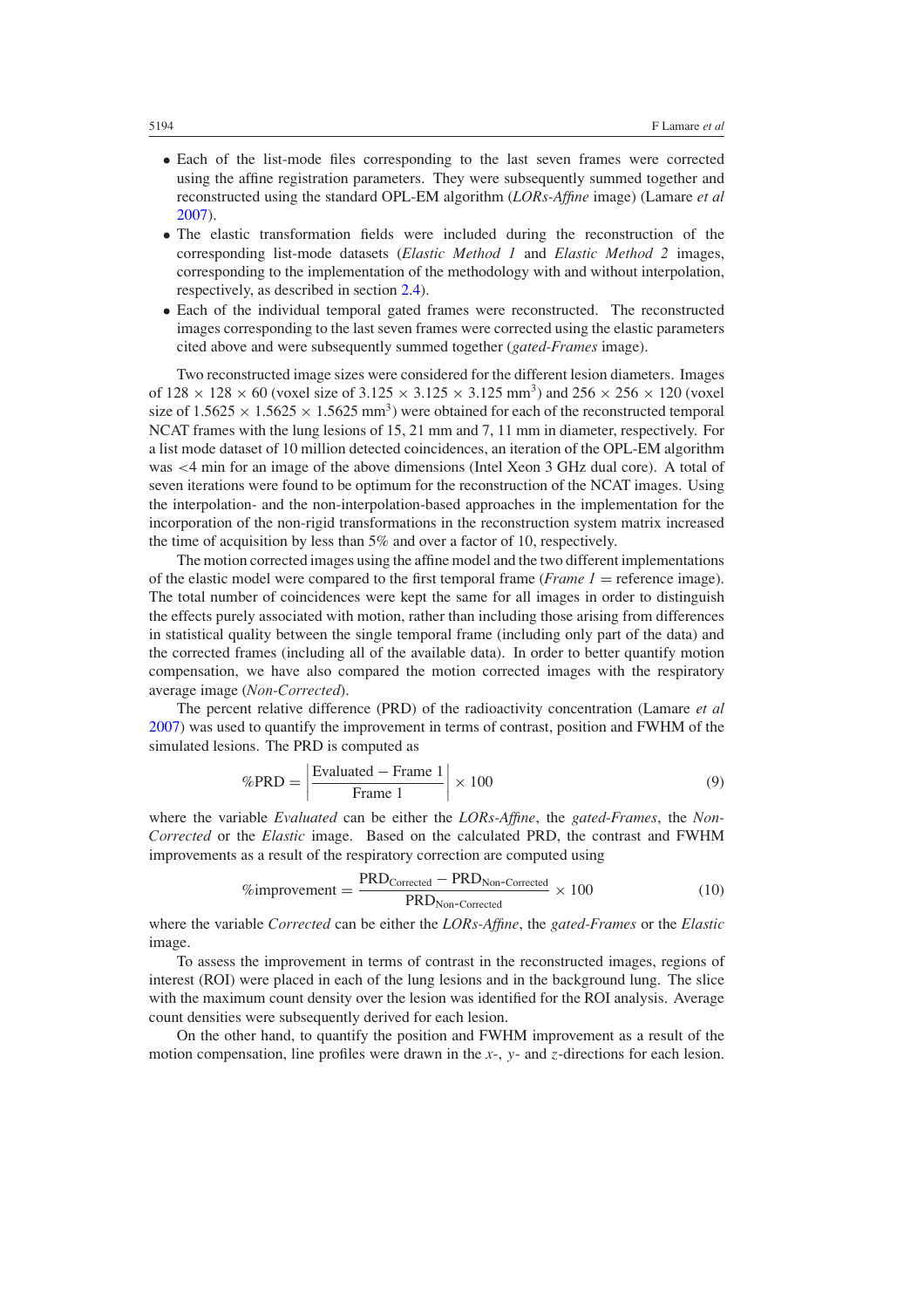**Table 1.** Contrast improvement analysis (equation [\(10\)](#page-7-0)) on a lesion by lesion basis in the lung field through comparison of the Non-Corrected and Corrected images. Results are shown for both correction approaches *Elastic Method 1* and *Elastic Method 2*.

| $\%$ Contrast<br>improvement | Lesion<br>diameter<br>(mm) | Elastic<br>Method 1 | Elastic<br>Method 2 |
|------------------------------|----------------------------|---------------------|---------------------|
| Upper lobes                  | 15                         | 78.08               | 94.11               |
| of the lungs                 | 21                         | 86.41               | 94.80               |
| Middle lobes                 | 15                         | 73.82               | 88.99               |
| of the lungs                 | 21                         | 83.90               | 99.39               |
| Lower lobes                  | 15                         | 65.88               | 95.28               |
| of the lungs                 | 21                         | 90.38               | 98.25               |

**Table 2.** Position improvement analysis (equation [\(10\)](#page-7-0)) of the different size lung lesions along the *Y*- and *Z*-axes. Results are shown for both correction approaches *Elastic Method 1* and *Elastic Method 2*.

| % Position          | Lesion<br>diameter |       | Elastic<br>Method 1 | Elastic<br>Method 2 |       |  |
|---------------------|--------------------|-------|---------------------|---------------------|-------|--|
| (mm)<br>improvement |                    | Y     | Z                   | Y                   | Z     |  |
| Upper lobes         | 15                 | 91.15 | 90.16               | 96.48               | 96.48 |  |
| of the lungs        | 21                 | 76.90 | 79.54               | 98.64               | 95.17 |  |
| Middle lobes        | 15                 | 84.34 | 78.83               | 92.65               | 94.60 |  |
| of the lungs        | 21                 | 84.79 | 93.65               | 78.84               | 96.07 |  |
| Lower lobes         | 15                 | 91.04 | 94.88               | 94.66               | 97.50 |  |
| of the lungs        | 21                 | 62.55 | 88.87               | 86.64               | 97.41 |  |

Table 3. FWHM improvement analysis (equation [\(10\)](#page-7-0)) of the different size lung lesions along the *Y*- and *Z*-axes. Results are shown for both correction approaches *Elastic Method 1* and *Elastic Method 2*.

| $%$ FWHM     | Lesion<br>diameter |       | Elastic<br>Method 1 |       | Elastic<br>Method 2 |  |  |
|--------------|--------------------|-------|---------------------|-------|---------------------|--|--|
| improvement  | (mm)               | Y     | Ζ                   | Y     | Z                   |  |  |
| Upper lobes  | 15                 | 73.37 | 60.62               | 93.96 | 84.55               |  |  |
| of the lungs | 21                 | 81.00 | 75.85               | 81.89 | 87.02               |  |  |
| Middle lobes | 15                 | 47.95 | 90.06               | 92.39 | 99.26               |  |  |
| of the lungs | 21                 | 77.20 | 96.81               | 94.26 | 97.40               |  |  |
| Lower lobes  | 15                 | 73.84 | 86.58               | 90.13 | 92.22               |  |  |
| of the lungs | 21                 | 94.45 | 68.20               | 92.74 | 92.65               |  |  |

Each of the lung lesion profiles was subsequently fitted with a Gaussian in order to derive the position and FWHM in all three dimensions.

## **3. Results**

Tables 1–3 allow the direct comparison of the two elastic methodologies presented in terms of contrast, position and FWHM improvements, respectively. For all these three parameters,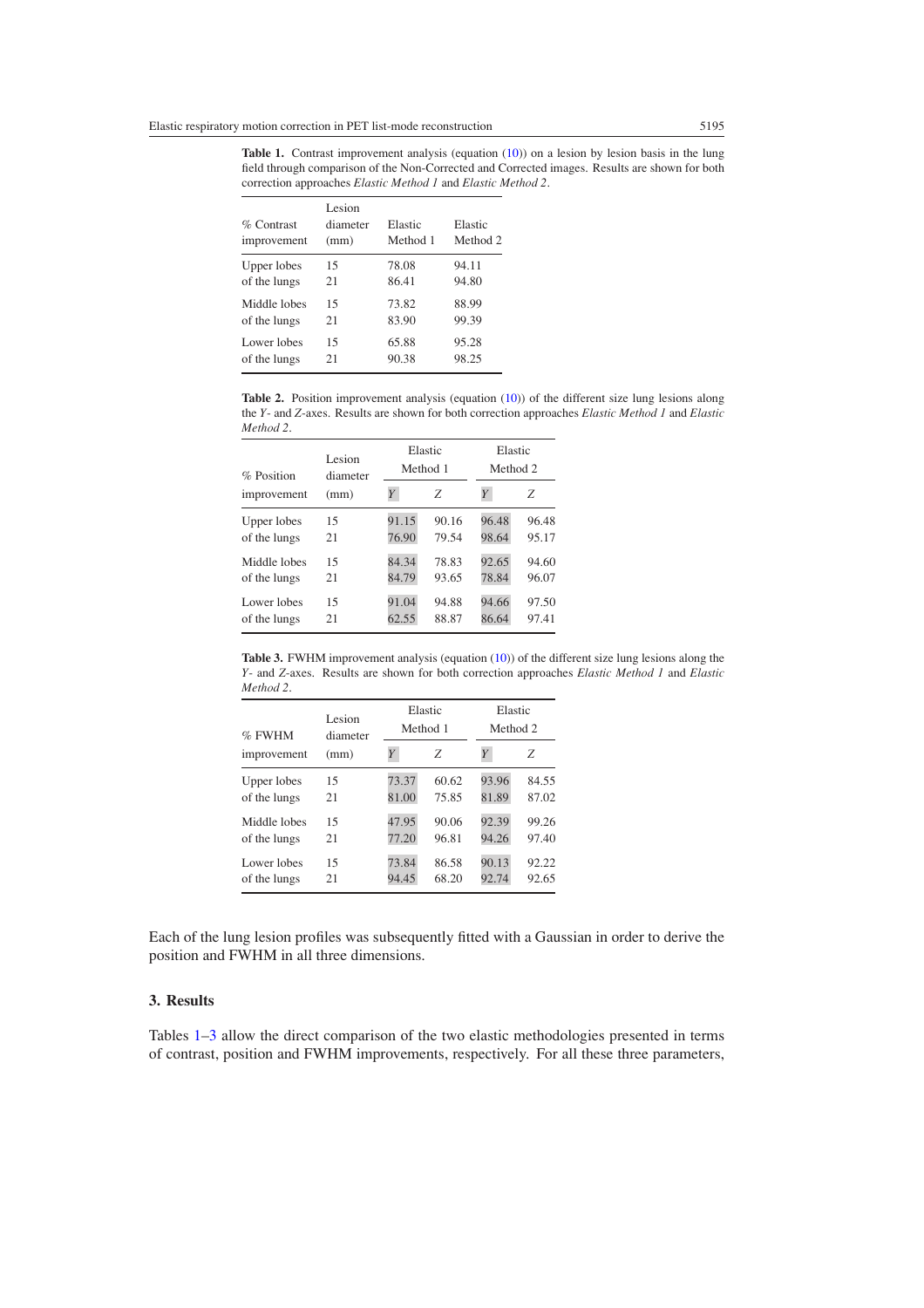<span id="page-9-0"></span>

**Figure 3.** Contrast improvement due to the two respiratory motion correction techniques.

the direct-calculation-based methodology (see section [2.4\)](#page-4-0) demonstrates better results than the trilinear interpolation-based method. The average difference in terms of contrast improvement between the two methods is ∼13%. Concerning the position improvement the difference between the two methodologies is on average ∼11% and ∼9% along the *Y*- and the *Z*-axis, respectively. Finally in terms of FWHM, the improvements observed on the *Elastic Method 2* image are higher by an average of 20% and 11% along the *Y*- and the *Z*-axis, respectively, in comparison to the interpolation-based approach (*Elastic Method 1* image).

The results obtained for the *LORs-Affine* image reconstruction methodology are those presented in (Lamare *et al* [2007\)](#page-16-0) and included here for completeness and in order to facilitate an easy comparison to the performance of the elastic-transformation-based approaches evaluated in this work. The relative difference in terms of contrast between the reference image (i.e. *Frame 1*) and the other reconstructed images (see section [2.5\)](#page-6-0), including the different correction approaches evaluated in this work, is shown in table [4.](#page-10-0) Using the results from table [4](#page-10-0) and equation [\(10\)](#page-7-0) the contrast improvement results for *gated-Frames*, *LORs-Affine* and *Elastic Method 2* images are shown in figure 3. A significant contrast improvement of the lung lesions (between 85% and 99%) can be seen as a result of the elastic transformation. In addition, the contrast improvement in both *gated-Frames* and *LORs-Affine* images is, for all the lesion sizes, lower than with the *Elastic Method 2* image.

On the other hand, in the case of the affine transformation, the contrast of the liver lesions (independently of their size) was higher by a maximum of  $10\%$ , which is significantly less than the minimum improvement obtained for the lung lesions. This was to be expected since as already mentioned in (Lamare *et al* [2007](#page-16-0)) a common set of transformation parameters (i.e. in this case those of the lung) does not correct for respiratory effects on organs below the diaphragm. With the *Elastic Method 1* and *Elastic Method 2* images, the contrast improvement on the liver lesions was *<*55% and ∼77%, respectively. The worst performance of the *Elastic Method 1* image is most probably due to the inaccuracies introduced by the trilinear interpolation methodology in the area of the diaphragm suffering from large elastic deformations.

The corrected image should be similar to the first frame of the respiratory cycle. The percentage differences in terms of the lesion spatial position and FWHM relative to the reference image are summarized in tables [5](#page-10-0) and [6.](#page-11-0)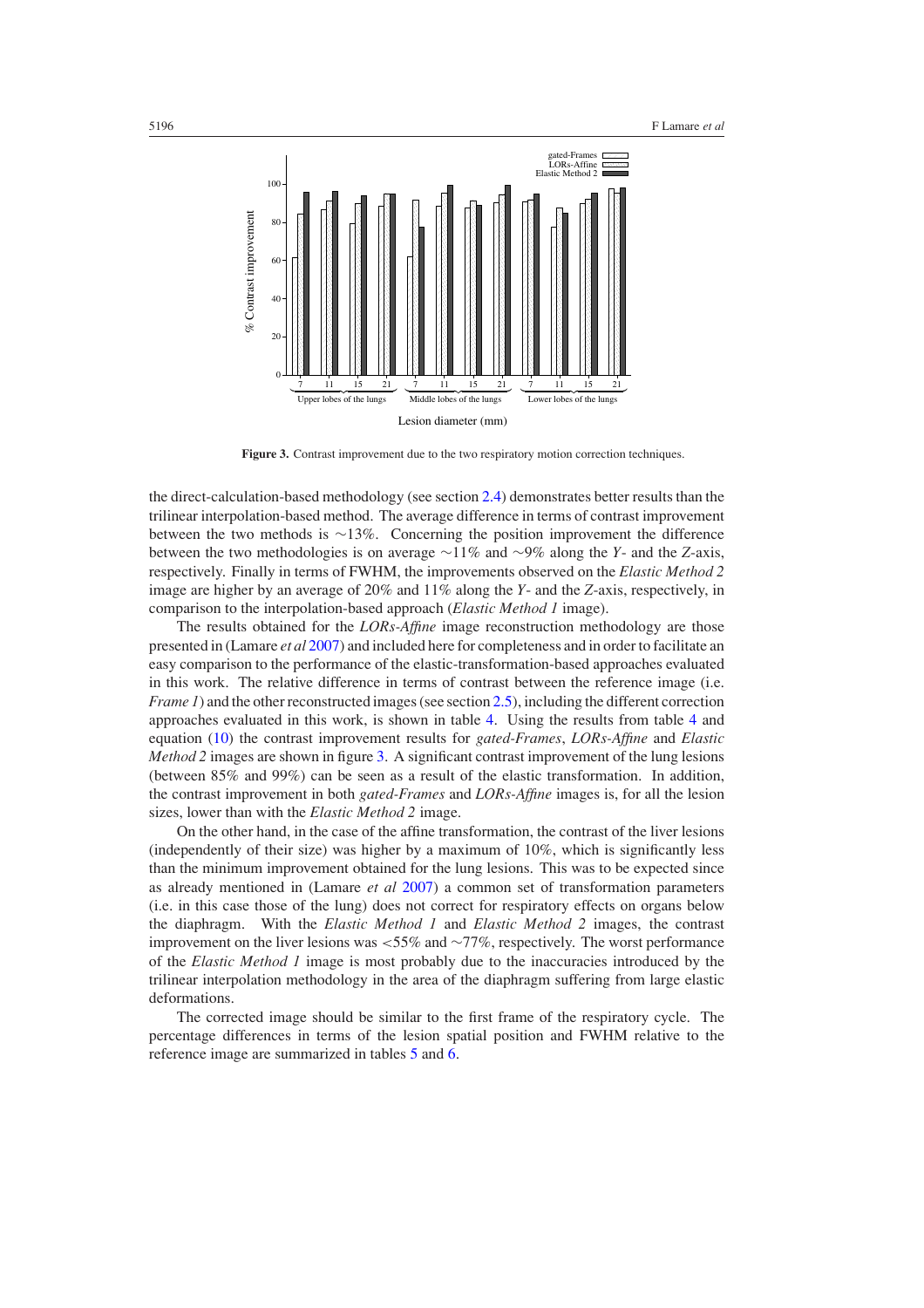<span id="page-10-0"></span>**Table 4.** Contrast per cent relative difference analysis (equation [\(9\)](#page-7-0)) on a lesion by lesion basis in the lung field through comparison of the Non-Corrected and Corrected images. Results are shown for both approaches of applying the transformation in the raw data prior to the reconstruction process (*LORs-Affine*) as well as in the images and subsequently summing them together (*gated-Frames*) or integrating the elastic transformation parameters within the reconstruction process (*Elastic Method 1*).

| Contrast     | Lesion<br>diameter<br>(mm) | Non-<br>Corrected | gated-<br>Frames | LOR <sub>s</sub> -<br>Affine | Elastic<br>Method 2 |
|--------------|----------------------------|-------------------|------------------|------------------------------|---------------------|
| Upper lobes  | 7                          | 28.30             | 10.83            | 4.39                         | 1.21                |
| of the lungs | 11                         | 31.48             | 4.23             | 2.82                         | 1.21                |
|              | 15                         | 30.33             | 6.20             | 3.05                         | 1.79                |
|              | 21                         | 12.96             | 1.50             | 0.65                         | 0.67                |
| Middle lobes | 7                          | 18.87             | 7.14             | 1.56                         | 4.20                |
| of the lungs | 11                         | 28.86             | 3.35             | 1.38                         | 0.19                |
|              | 15                         | 30.87             | 3.89             | 2.66                         | 3.40                |
|              | 21                         | 21.16             | 2.09             | 1.14                         | 0.13                |
| Lower lobes  | 7                          | 32.42             | 2.92             | 2.63                         | 1.66                |
| of the lungs | 11                         | 35.35             | 7.89             | 4.45                         | 5.28                |
|              | 15                         | 38.68             | 4.01             | 3.07                         | 1.82                |
|              | 21                         | 27.56             | 0.69             | 1.30                         | 0.48                |

**Table 5.** Position per cent relative difference analysis (equation [\(9\)](#page-7-0)) of the different size lung lesions along the *Y*- and *Z*-axes. Results are shown for both approaches of applying the transformation in the raw data prior to the reconstruction process (*LORs-Affine*) as well as in the images and subsequently summing them together (*gated-Frames*) or integrating the elastic transformation parameters within the reconstruction process (*Elastic Method 1*).

| Position     | Lesion<br>diameter<br>(mm) | Non-<br>Corrected |      | gated-<br>Frames |      | LOR <sub>s</sub> -<br>Affine |      | Elastic<br>Method 2 |      |
|--------------|----------------------------|-------------------|------|------------------|------|------------------------------|------|---------------------|------|
| Y/Z          |                            | Y                 | Ζ    | $\boldsymbol{Y}$ | Ζ    | $\boldsymbol{Y}$             | Ζ    | $\boldsymbol{Y}$    | Ζ    |
| Upper lobes  | 7                          | 0.76              | 4.67 | 0.83             | 0.79 | 0.52                         | 1.06 | 0.36                | 0.40 |
| of the lungs | 11                         | 0.65              | 3.37 | 0.57             | 0.51 | 0.37                         | 1.40 | 0.18                | 0.28 |
|              | 15                         | 2.69              | 7.38 | 0.08             | 0.36 | 0.11                         | 0.43 | 0.09                | 0.26 |
|              | 21                         | 1.51              | 5.62 | 0.14             | 0.33 | 0.08                         | 0.59 | $0.02^{\circ}$      | 0.27 |
| Middle lobes | 7                          | 1.19              | 3.87 | 0.38             | 0.49 | 0.36                         | 1.81 | 0.27                | 0.61 |
| of the lungs | 11                         | 2.16              | 3.83 | 0.10             | 0.61 | 0.20                         | 0.60 | 0.06                | 0.59 |
|              | 15                         | 0.84              | 4.27 | 0.09             | 0.36 | 0.13                         | 0.74 | 0.06                | 0.23 |
|              | 21                         | 2.02              | 5.76 | 0.68             | 0.71 | 0.54                         | 0.34 | 0.43                | 0.23 |
| Lower lobes  | 7                          | 3.35              | 9.34 | 0.38             | 0.29 | 0.27                         | 0.57 | 0.09                | 0.17 |
| of the lungs | 11                         | 2.28              | 2.47 | 1.43             | 0.43 | 1.09                         | 0.43 | 0.66                | 0.38 |
|              | 15                         | 1.71              | 4.63 | 0.15             | 0.24 | 0.28                         | 0.65 | 0.09                | 0.12 |
|              | 21                         | 2.23              | 5.18 | 0.33             | 0.16 | 0.34                         | 0.12 | 0.30                | 0.13 |

Figure [4](#page-11-0) shows the profile response of the lesions in the respiratory corrected images, compared with the NCAT reference frame image. According to the profile in the *Z*-direction, one can appreciate that the displacement of the lesions is well corrected in the *Elastic Method 2* image in comparison to the NCAT gated *Frame 1* and the uncorrected respiration average image, resulting in a spatial location improvement of between 85% and 99%. It is worth noting the drop in the voxel intensity in the corrected *Elastic Method 1* image at the position of the diaphragm that can be once more attributed to the large elastic deformations in this area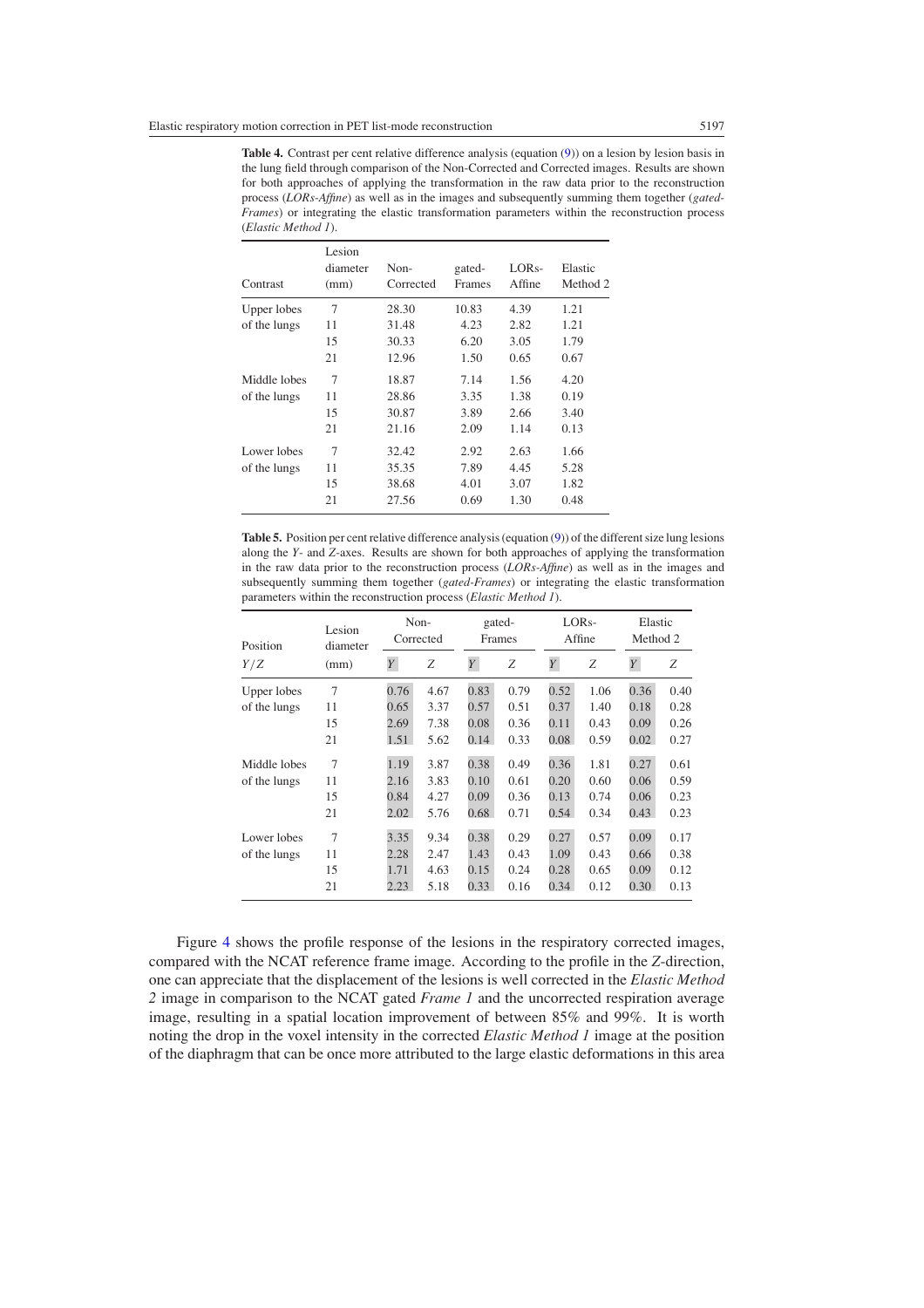<span id="page-11-0"></span>

Voxel position

**Figure 4.** Profile of the lung lesions and the liver along the *Z*-axis.

**Table 6.** Per cent relative difference analysis (equation [\(9\)](#page-7-0)) of the FWHM of the different size lung lesions along the *Y*- and *Z*-axes. Results are shown for both approaches of applying the transformation in the raw data prior to the reconstruction process (*LORs-Affine*) as well as in the images and subsequently summing them together (*gated-Frames*) or integrating the elastic transformation parameters within the reconstruction process (*Elastic Method 1*).

| <b>FWHM</b>  | Lesion<br>diameter<br>(mm) | Non-<br>Corrected |       | gated-<br>Frames |      | LOR <sub>s</sub> -<br>Affine |      | Elastic<br>Method 2 |      |
|--------------|----------------------------|-------------------|-------|------------------|------|------------------------------|------|---------------------|------|
| Y/Z          |                            | Y                 | Ζ     | $\overline{Y}$   | Ζ    | $\boldsymbol{Y}$             | Ζ    | Y                   | Ζ    |
| Upper lobes  | 7                          | 4.28              | 7.14  | 1.89             | 0.56 | 0.89                         | 0.36 | 0.84                | 0.28 |
| of the lungs | 11                         | 22.89             | 9.35  | 2.29             | 0.65 | 1.46                         | 2.26 | 0.64                | 0.27 |
|              | 15                         | 4.84              | 2.46  | 0.45             | 1.89 | 0.50                         | 1.22 | 0.29                | 0.38 |
|              | 21                         | 12.48             | 7.69  | 4.31             | 1.34 | 3.99                         | 1.47 | 2.26                | 1.00 |
| Middle lobes | 7                          | 25.32             | 26.47 | 2.25             | 3.22 | 7.25                         | 3.56 | 1.78                | 3.06 |
| of the lungs | 11                         | 9.61              | 5.78  | 0.64             | 1.51 | 0.71                         | 2.17 | 0.42                | 0.88 |
|              | 15                         | 9.60              | 17.84 | 3.19             | 1.77 | 1.69                         | 1.25 | 0.73                | 0.13 |
|              | 21                         | 5.48              | 9.28  | 2.55             | 0.30 | 1.55                         | 0.99 | 0.31                | 0.24 |
| Lower lobes  | 7                          | 23.48             | 48.61 | 2.49             | 4.91 | 2.69                         | 4.81 | 1.11                | 5.06 |
| of the lungs | 11                         | 10.51             | 12.77 | 0.45             | 0.83 | 1.02                         | 1.48 | 0.34                | 0.61 |
|              | 15                         | 3.05              | 15.79 | 0.80             | 2.12 | 1.09                         | 1.64 | 0.30                | 1.23 |
|              | 21                         | 6.72              | 5.48  | 0.54             | 1.74 | 0.75                         | 1.02 | 0.49                | 0.40 |

in combination with the use of the interpolation in the reconstruction process. The *z* position of the lesions in the *gated-Frames* or *LORs-Affine* images is less well corrected than in the *Elastic Method 2* image. The average improvement difference in the corrected images is over 10% and 20% for the *LORs-Affine* and *gated-Frames* image, respectively. Along the *Y*-axis, the position improvement extends from 65 to 99% for the *Elastic Method 2* image, while the difference with the two other corrected images remains roughly the same.

Figures [5](#page-12-0)[–8](#page-13-0) contain the results on the FWHM along the *y*- and *z*-directions for the lung lesions as a function of lesion size and location. The respiratory motion in the NCAT phantom is very small along the *X*-axis, so the improvement results in this direction are not been presented. Concerning the FWHM of the lesion profiles along the *Z*-axis, the maximum improvement is ∼99%. For the three parts of the lung considered, the maximum improvement is obtained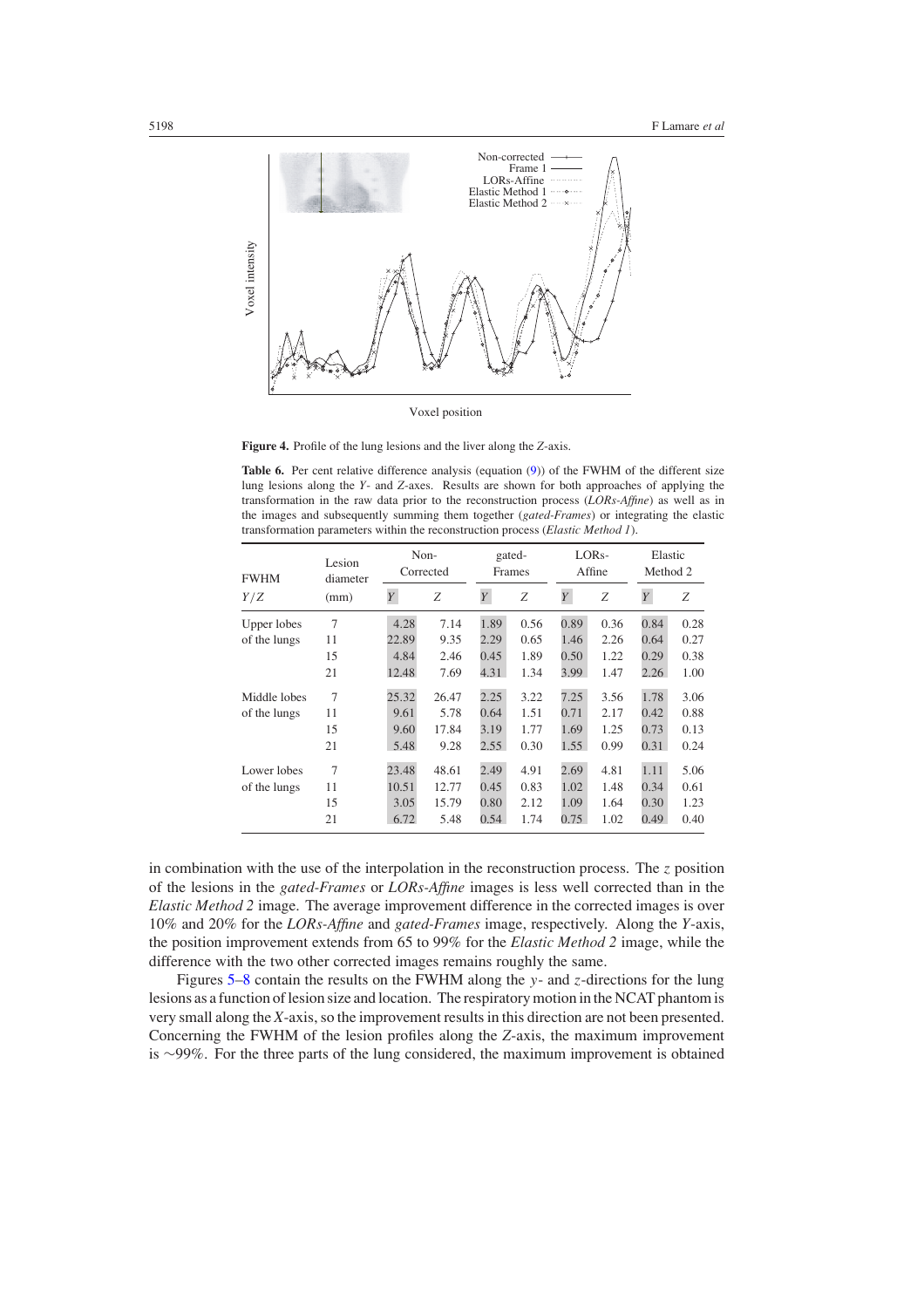<span id="page-12-0"></span>

**Figure 5.** Percentage improvement of the position of the different sizes lung lesions along the *Y*-axis.



Figure 6. Percentage improvement of the FWHM of the different sizes lung lesions along the *Y*-axis.

for the bigger lesions, considering that we are limited on our improvement estimation by the relative size of the smaller lesions in comparison to our reconstructed pixel size.

Finally, the profiles in figure [9](#page-14-0) serve to demonstrate the significant respiratory motion correction obtained using the elastic-transformation-based approach relative to the limited impact from the application of an affine transformation using lung parameters for the organs below the diaphragm, such as the liver.

# **4. Discussion**

The acquisition of gated frames for the correction of respiratory motion in whole body PET*/*CT imaging results in some motion compensation. On the other hand, however, gated images are suffering from reduced signal-to-noise ratio as they contain only part of the data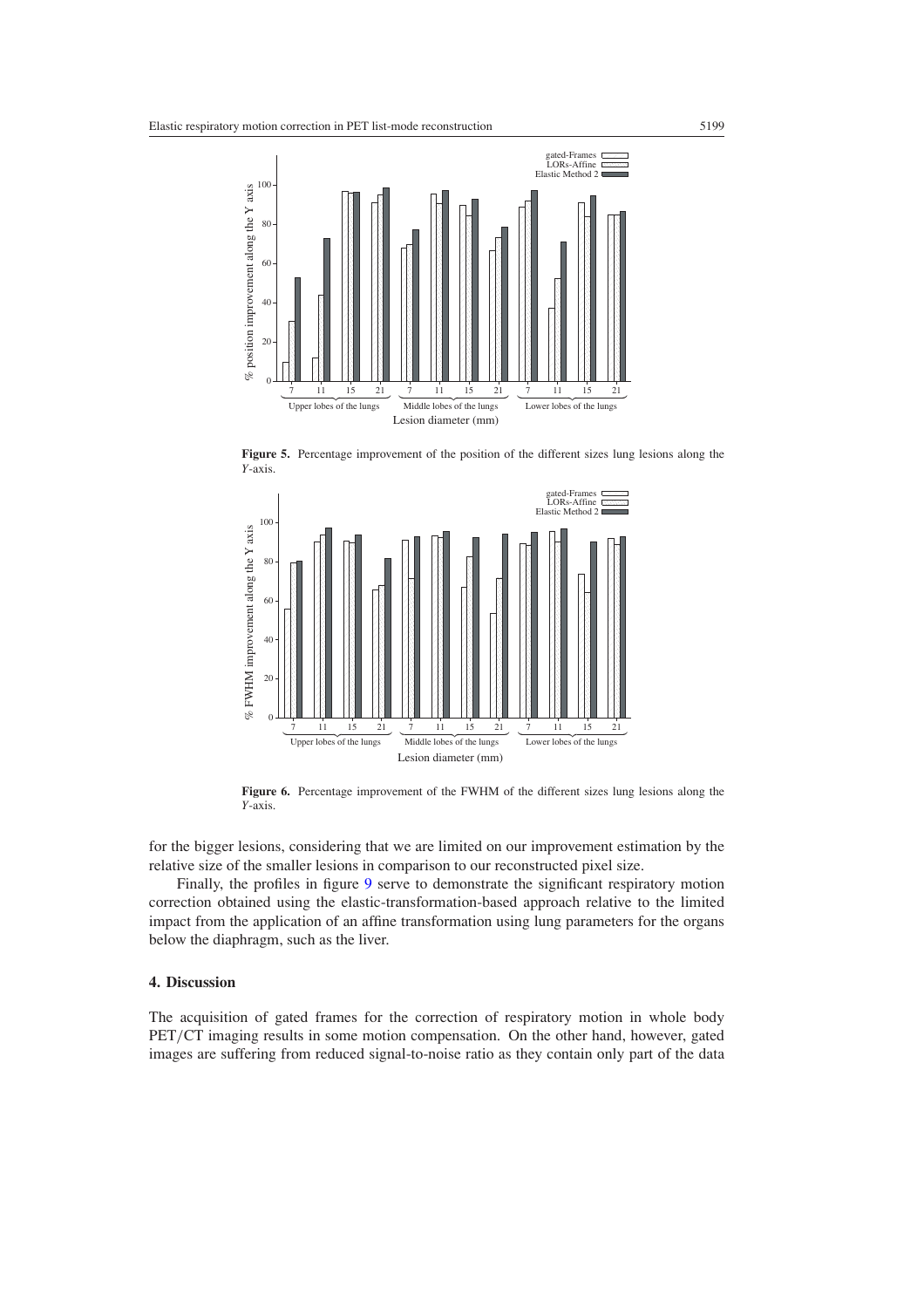<span id="page-13-0"></span>

**Figure 7.** Position improvement along the *Z*-axis due to the two respiratory motion correction techniques.



**Figure 8.** FWHM improvement along the *Z*-axis due to the two respiratory motion correction techniques.

available throughout a respiratory motion average emission acquisition. A simulation study has previously demonstrated that the overall time of a 4D acquisition needs to be increased by at least a factor of 2–3 relative to a static acquisition before realizing any improvements in terms of respiratory motion compensation from gated acquisitions (Visvikis *et al* [2004\)](#page-17-0). As a result, different approaches have been suggested for the correction of respiratory motion differences between gated frames that may eventually allow their combination in a particular position of the respiratory cycle. The vast majority of these approaches are based on the use of image registration techniques for the realignment of individual gated frames. Although subsequent summing of the registered gated frames has been suggested, a correction applied either prior or during the reconstruction process should lead to superior results in terms of contrast and signal-to-noise ratio (Lamare *et al* [2007\)](#page-16-0), particularly considering the use of iterative reconstruction algorithms which have become a standard in clinical whole body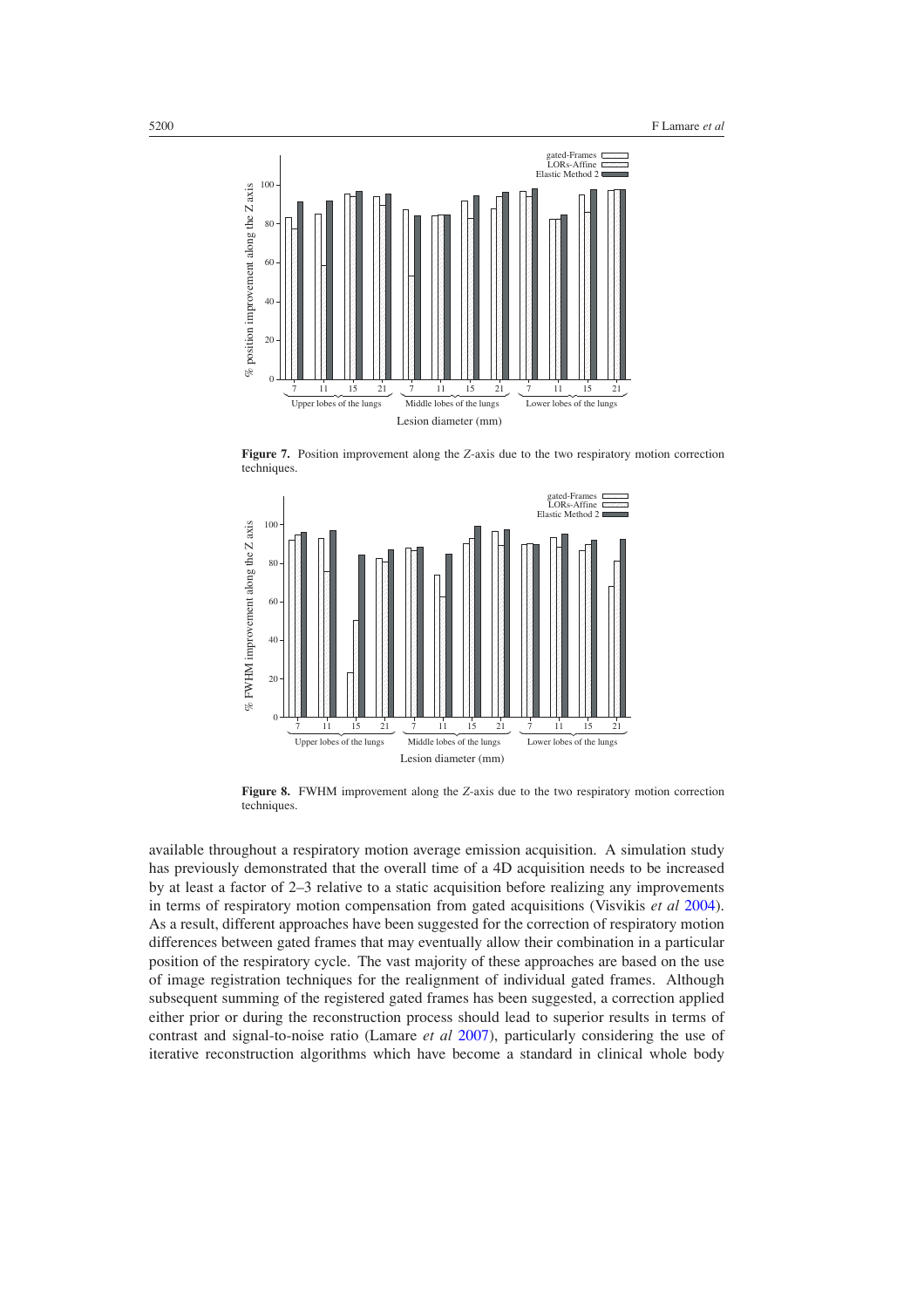<span id="page-14-0"></span>

Voxel position

**Figure 9.** Profiles across the liver lesion (21 mm in diameter) along the *Z*-axis.

imaging. In such an implementation the transformation fields derived between individual gated images are used to either shift the data prior to the reconstruction (rigid- or affinemodel-based transformation) or during the reconstruction (non-rigid-based transformation). Such transformations can be derived using either reconstructed 4D PET (Dawood *et al* [2006](#page-16-0), Visvikis *et al* [2006](#page-17-0)) or 4D CT images (Visvikis *et al* [2006](#page-17-0), McClelland *et al* [2006](#page-16-0)). Rigid or affine transformations may account for respiratory motion effects in single organs or lesions (Livieratos *et al* [2005](#page-16-0), Lamare *et al* [2007](#page-16-0), Bruyant *et al* [2003\)](#page-16-0). However, accounting for respiratory motion effects in the whole field of view may require a non-rigid registration methodology. The purpose of this work has been to describe a couple of different approaches for the incorporation of elastic transformations in the reconstruction of list mode data and compare their performance relative to an affine-model-based transformation taking place prior to the reconstruction process. Furthermore, the qualitative and quantitative accuracy in the corrected images associated with using the non-rigid transformations during the reconstruction process rather than applying it to reconstructed images that can be subsequently summed together was also evaluated.

The NCAT phantom, describing a realistic motion model including non-rigid motion, effects was used in this study. Lesions of variable size and location in the lung and liver fields were introduced. Both affine and elastic transformation parameters were derived by using the non-noisy high-resolution NCAT-phantom-based attenuation maps, in order to minimize errors in the image-based-derived transformation parameters. Two different methodologies for the modification of a list-mode-based image reconstruction algorithm in order to allow the incorporation of elastic transformations during the reconstruction process of 4D acquired datasets have been described. Dedicated attenuation and normalization corrections were also developed to take into account the applied elastic transformations.

The main difference in the two implementations of the reconstruction algorithm presented in this paper is based on the fashion of incorporating the transformation parameters in the reconstruction system matrix. In the first approach, a trilinear interpolation is employed (Qiao *et al* [2006\)](#page-17-0) during the calculation of the sensitivity image coefficients following their displacement in the reconstruction matrix based on the transformation fields for each of the gated datasets. The second approach involves a direct calculation of these coefficients based on their new position without the need for an interpolation step. Although the introduction of an interpolation step allows the use of the Siddon algorithm, significantly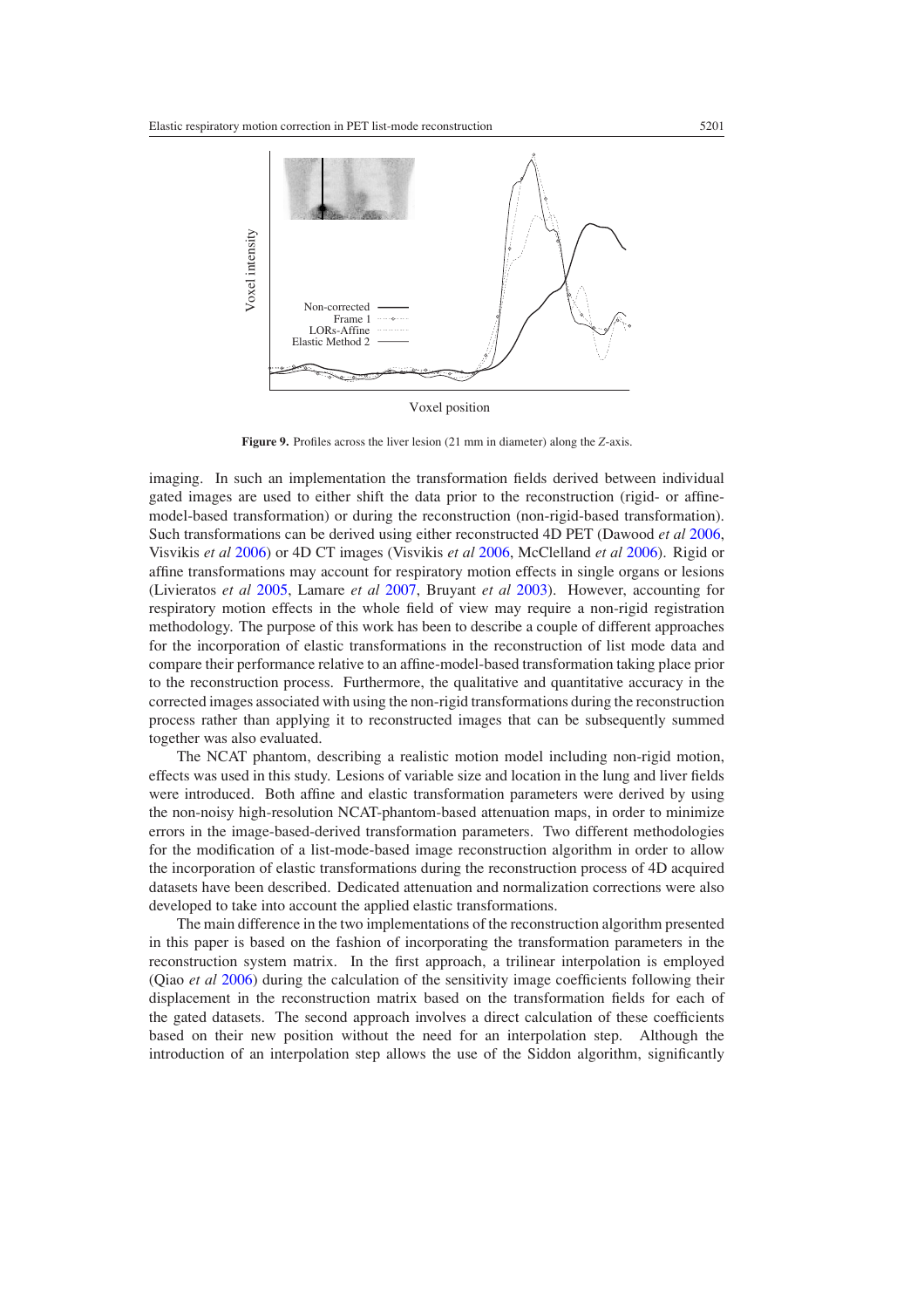reducing reconstruction times, it suffers by the assumption governing the interpolation step. This interpolation is based on the overlapping volumes of the eight neighbouring voxels (see section [2.2\)](#page-3-0), the assumption being that the non-rigid transformation operations performed to obtain the necessary displacement vectors do not significantly alter the shape of the voxels. Such an assumption, although valid for small displacements, can be questioned for areas where significant non-rigid body movements take place. In our investigation with the NCAT phantom, the area of the diaphragm presents the largest non-rigid deformations induced by the respiratory motion. As demonstrated in figure  $1(e)$  $1(e)$ , white band artefacts appear in the area of the diaphragm. The corresponding loss of voxel intensity is also shown in figure [4.](#page-11-0) In addition, as far as quantitative results are concerned, the interpolation-based methodology performed globally worse than the direct-calculation-based implementation by *<*13% as far as lesion contrast and position recovery are concerned and up to 20% in the lesion size improvements. These differences occurred in their large majority considering the lesions closer to the diaphragm. At the same time, the direct-based method renders the reconstruction process slower by over a factor of 10.

A comparison of the reconstructed images with and without transformation applied on the raw list mode datasets revealed significant respiratory motion compensation in the lungs. As figure [3](#page-9-0) demonstrates an improvement of ∼85–99% in terms of contrast on lung lesions in the corrected images was obtained. In terms of improvements on lesion location and size there was a more non-uniform recovery depending on the placement of the lesion in the lung field varying from 70% to 95% and from 80% to 97%, respectively.

The corrected images based on the use of elastic transformations in the reconstruction process were compared to the results obtained through the use of a previously described affinebased model, where the transformation of list mode data takes place prior to the reconstruction (Lamare *et al* [2007\)](#page-16-0). In terms of contrast improvements of up to 30% in comparison to the affine-transformation-based correction were obtained. A larger improvement was generally observed for the smaller lesions placed in the lower part of the lung fields, leading to an overall more uniform correction throughout the lungs relative to the affine-transformationbased approach, irrespective of the lesion size and location.

Finally, a superior contrast by on average between 20% and 30% was observed in the recovered lesion contrast as a result of performing the correction prior to the reconstruction process rather than using the spatial transformation parameters for adjusting individual gated images and subsequently summing them together. On the other hand, differences obtained between the recovered position and size of the lesions between the image-based and the raw-data-based solution were on average less than 10%.

In summary, the developed methodology has demonstrated that the application of an elastic spatio-temporal transformation during the reconstruction process of gated PET datasets leads to significant improvements in overall image qualitative and quantitative accuracy, making use of all available data throughout a respiratory gated acquisition. In addition, our results demonstrate that the application of the spatial transformation in the raw data domain within the reconstruction leads to superior contrast in comparison to simply adding together already reconstructed and realigned images of the individual gated frames.

## **5. Conclusion**

A list-mode-data-based respiratory motion correction using elastic transformations during image reconstruction has been implemented and its performance evaluated. The developed algorithm includes the implementation of modified normalization and attenuation corrections taking into consideration the applied transformations. Our results with a digital phantom,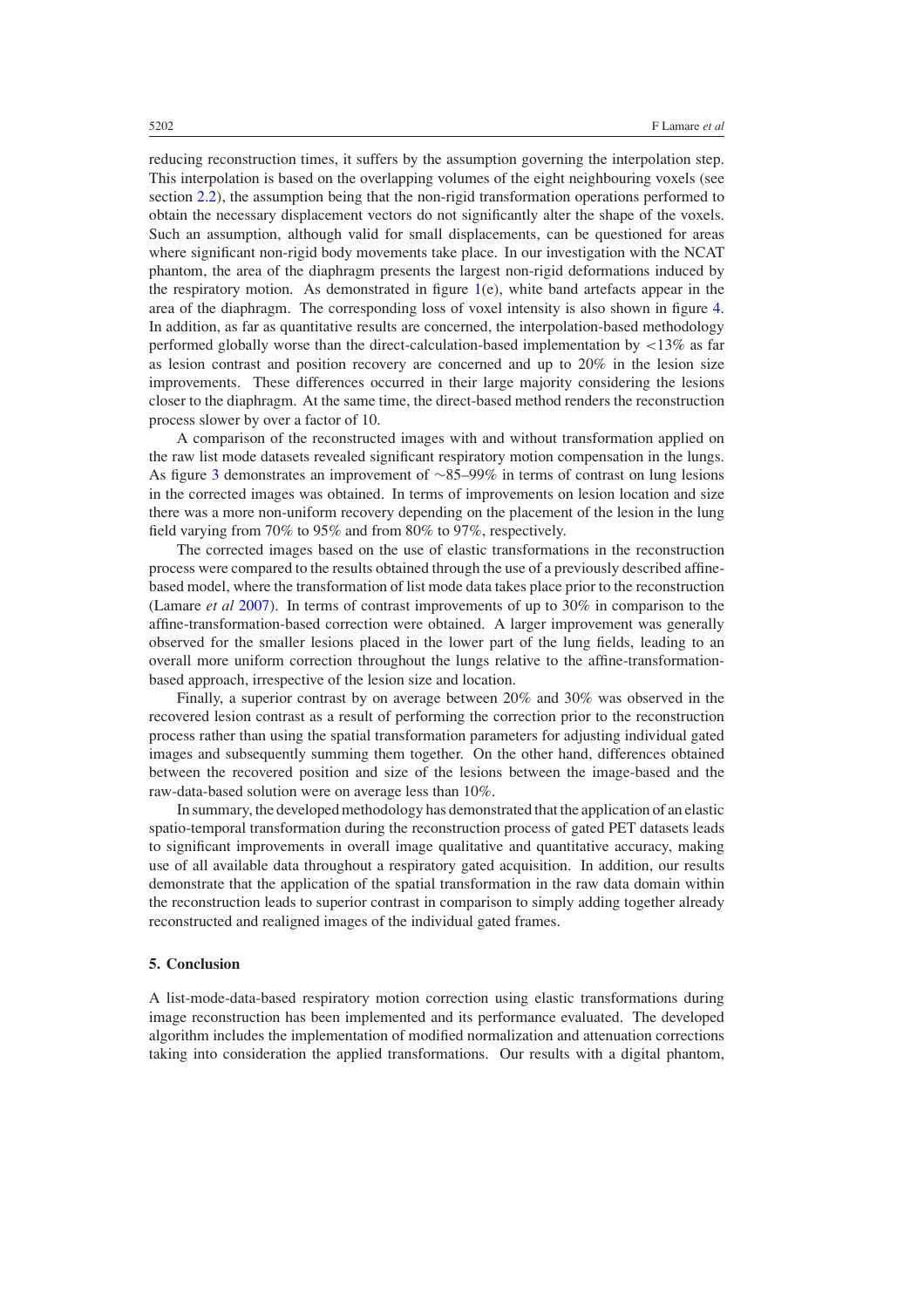<span id="page-16-0"></span>including realistic non-rigid respiratory motion, demonstrate that the use of an interpolation step in the calculation of the sensitivity matrix coefficients leads to artefacts and a reduced quantitative improvement in the motion corrected reconstructed images.

A comparison of the reconstructed images with and without correction revealed significant respiratory motion compensation in the lung lesions. In comparison to the use of an affine model, the elastic-transformation-based solution leads to a more uniform improvement across the lung fields for the different lesion sizes considered. In addition, the application of the displacements in the image space followed by summing the realigned gated frames leads to *<*30% contrast loss relative to the incorporation of the displacements in the reconstruction process.

# **References**

- Asma E, Manjeshwar R and Thielemans K 2006 Theoretical comparison of motion correction techniques for PET image reconstruction *IEEE Med. Image Conf. Rec.* **3** 1762–7
- Boucher L, Rodrigue S, Lecomte R and Benard F 2004 Respiratory gating for 3-dimensional PET of the thorax: feasibility and initial results *J. Nucl. Med.* **45** 214–9
- Bruyant P, King M and Pretorius P 2003 Correction of the respiratory motion of the heart by tracking of the center of mass of thresholded projections: a simulation study using the dynamic MCAT phantom *IEEE Trans. Nucl. Sci.* **49** [2159–66](http://dx.doi.org/10.1109/TNS.2002.803678)
- Bruyant P, Turzo A, Bizais Y, Cheze Le Rest C and Visvikis D 2006 A comparison of three respiratory gating methods in PET imaging for oncology *J. Nucl. Med.* **47** [183P](http://dx.doi.org/10.1109/TNS.2002.803678)
- Dawood M, Lang N, Jiang X and Schafers K P 2006 Lung motion correction on respiratory gated 3-D PET*/*CT images *IEEE Trans. Med. Imaging* **25** [476–85](http://dx.doi.org/10.1109/TMI.2006.870892)
- Erdi Y E *et al* 2004 The CT motion quantitation of lung lesions and its impact on PET-measured SUVs *J. Nucl. Med.* **45** [1287–92](http://dx.doi.org/10.1109/TMI.2006.870892)
- Goerres G W, Kamel E, Heidelberg T N, Schwitter M R, Burger C and von Schulthess G K 2002 PET-CT image co-registration in the thorax: influence of respiration *Eur. J. Nucl. Med. Mol. Imaging* **29** [351–60](http://dx.doi.org/10.1007/s00259-001-0710-4)
- Han G, Liang Z and You J 1999 A fast raytracing technique for TCT and ECT studies *IEEE Nucl. Sci. Symp. Conf. Rec.* **3** [1515–8](http://dx.doi.org/10.1007/s00259-001-0710-4)
- Jacobson M and Fessler J 2003 Joint estimation of image and deformation parameters in motion-corrected PET *IEEE Nucl. Sci. Symp. Conf. Rec.* **5** [3290–4](http://dx.doi.org/10.1007/s00259-001-0710-4)
- Klein G and Huesman R 1997 A 3D optical flow approach to addition of deformable PET volumes *Proc. IEEE Nonrigid and Articulated Motion Workshop (Puerto Rico)* pp 136–43
- Kybic J and Unser M 2003 Fast parametric elastic image registration *IEEE Trans. Image Process* **12** [1427–42](http://dx.doi.org/10.1109/TIP.2003.813139)
- Lamare F, Cresson T, Savean J, Cheze Le Rest C, Reader A J and Visvikis D 2007 Respiratory motion correction for PET oncology applications using affine transformation of list mode data *Phys. Med. Biol.* **52** [121–40](http://dx.doi.org/10.1088/0031-9155/52/1/009)
- Lamare F, Ledesma Carbayo M, Kontaxakis G, Santos A, Turzo A, Bizais Y, Cheze Le Rest C and Visvikis D 2005 Incorporation of elastic transformations in list-mode based reconstruction for respiratory motion correction in PET *IEEE Nucl. Sci. Symp. Conf. Rec.* **3** [1740–4](http://dx.doi.org/10.1109/NSSMIC.2005.1596656)
- Lamare F, Turzo A, Bizais Y, Le Rest C C and Visvikis D 2006 Validation of a Monte Carlo simulation of the Philips Allegro*/*GEMINI PET systems using GATE *Phys. Med. Biol.* **51** [943–62](http://dx.doi.org/10.1088/0031-9155/51/4/013)
- Ledesma-Carbayo M J, Mahia-Casado P, Santos A, Perez-David E, Garcia-Fernandez M A and Desco M 2006 Cardiac motion analysis from ultrasound sequences using nonrigid registration: validation against Doppler tissue velocity *Ultrasound Med. Biol.* **32** [483–90](http://dx.doi.org/10.1016/j.ultrasmedbio.2005.12.006)
- Li T, Thorndyke B, Schreibmann E, Yang Y and Xing L 2006 Model-based image reconstruction for four-dimensional PET *Med. Phys.* **33** [1288–98](http://dx.doi.org/10.1118/1.2192581)
- Livieratos L, Stegger L, Bloomfield P M, Schafers K, Bailey D L and Camici P G 2005 Rigid-body transformation of list-mode projection data for respiratory motion correction in cardiac PET *Phys. Med. Biol.* **50** [3313–22](http://dx.doi.org/10.1088/0031-9155/50/14/008)
- McClelland J R, Blackall J M, Tarte S, Chandler A C, Hughes S, Ahmad S, Landau D B and Hawkes D J 2006 A continuous 4D motion model from multiple respiratory cycles for use in lung radiotherapy *Med. Phys.* **33** [3348–58](http://dx.doi.org/10.1118/1.2222079)
- Nehmeh S A *et al* 2002 Effect of respiratory gating on reducing lung motion artefacts in PET imaging of lung cancer *Med. Phys.* **29** [366–71](http://dx.doi.org/10.1118/1.1448824)

Nehmeh S A *et al* 2004 Four-dimensional (4D) PET*/*CT imaging of the thorax *Med. Phys.* **31** [3179–86](http://dx.doi.org/10.1118/1.1809778)